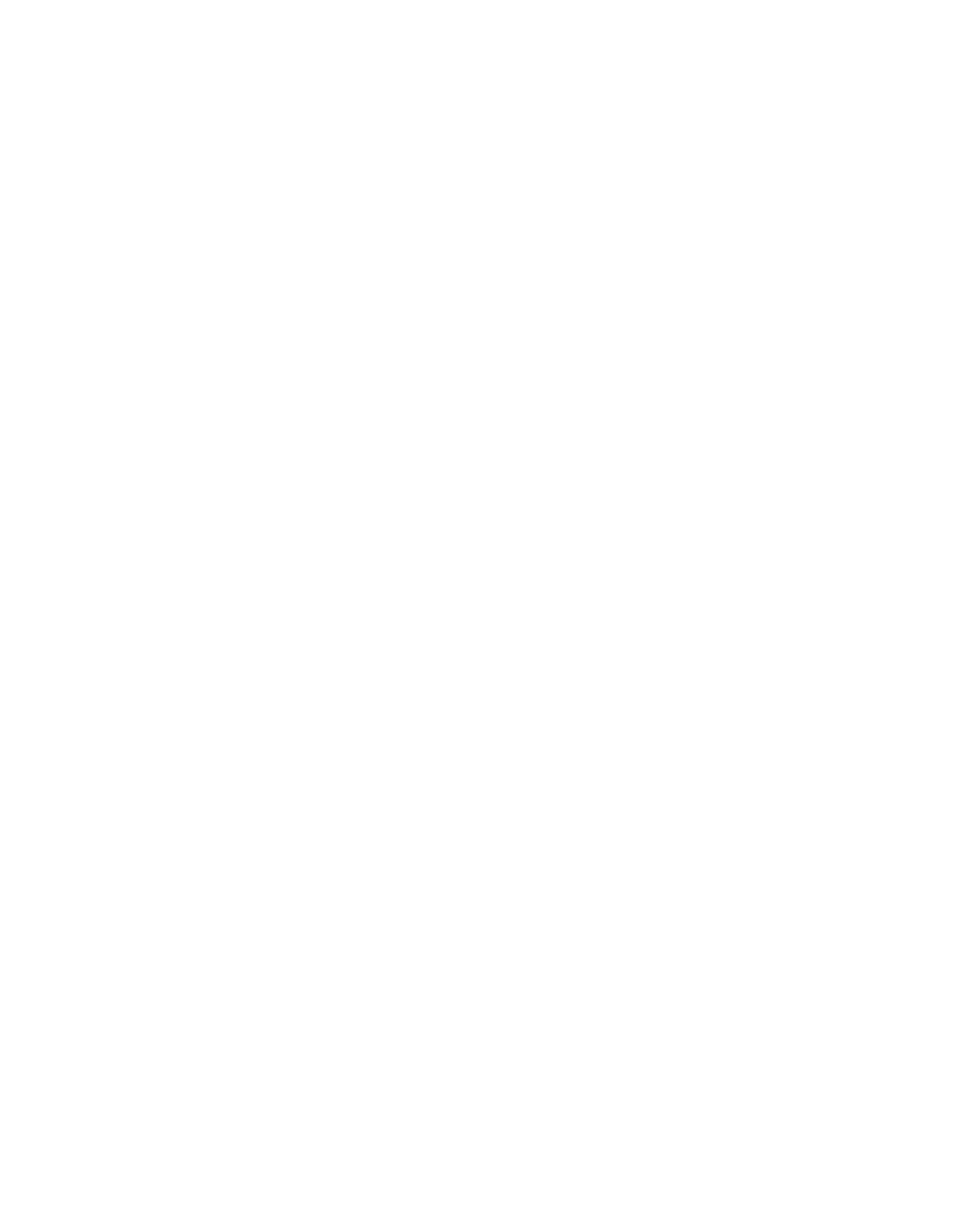This work was originated by Dr. Mark Elliot of the Heartland Church Network and adapted for our Association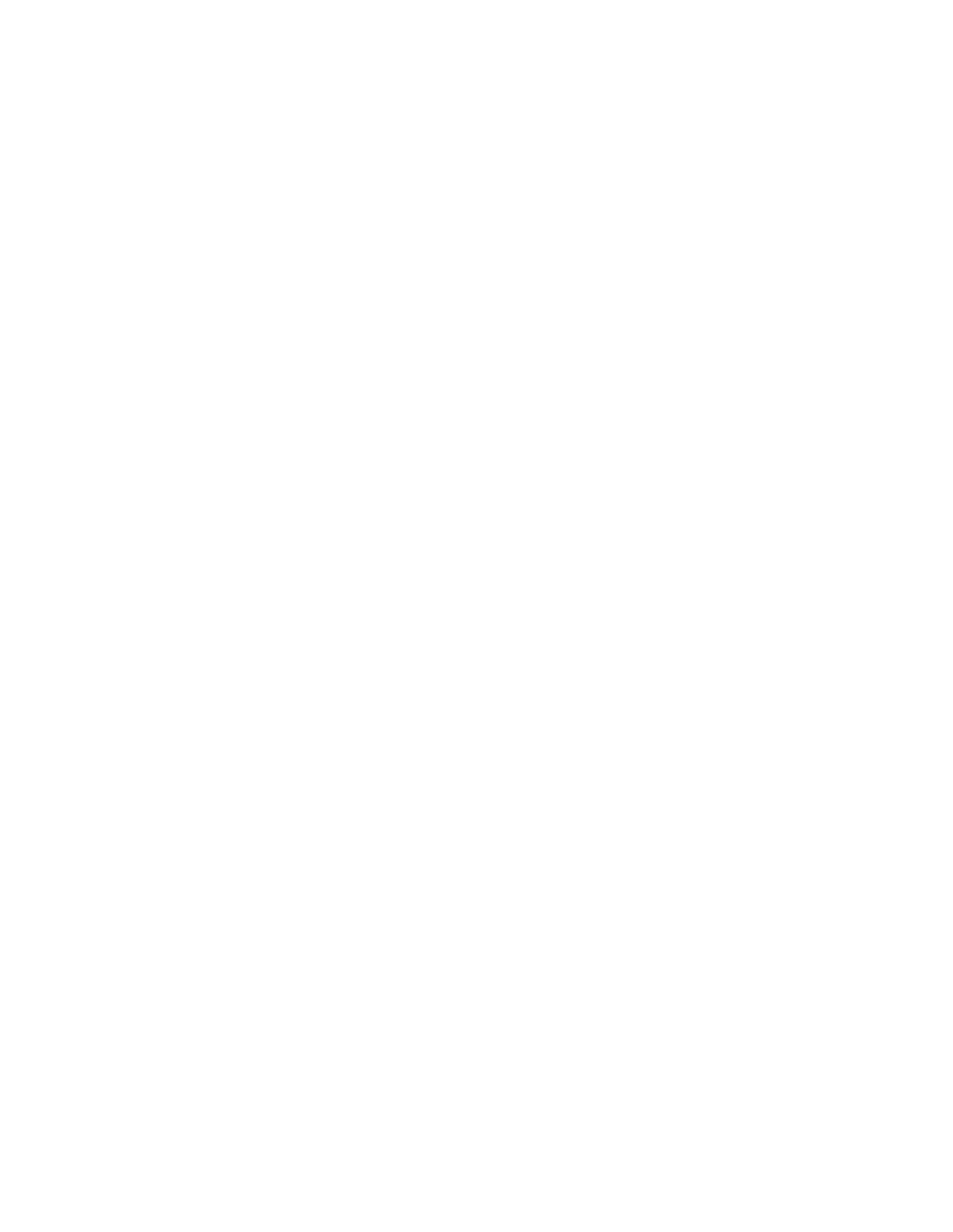Form 13

**EXAMPLE 1: Based on Criteria located on Page 31**

# **NorthCoast Baptist Association**

**\_\_\_\_\_\_\_\_\_\_\_\_\_\_\_\_\_\_\_\_\_\_\_\_\_\_\_\_\_\_\_\_\_\_\_**

### **Candidate Questionnaire**

Thank you for your interest in serving as our replant pastor. As our Leadership Team prayerfully considered the experiences and gifts that would best fit our church's needs and cultural context, we determined that the following eleven areas were of greatest importance. Your answers to these questions will guide us as we patiently and prayerfully seek "the man" that God has prepared to lead us in our restart process.

**Christian Character and Calling**: [Your salvation experience and call to ministry are so personal and important that we want to hear them in person. If God continues to lead us in your direction, and if you continue to feel God's leading towards Nebraska, these would be the first two questions we will ask in a conference call with our Leadership Team.]

- Briefly describe a challenging personal situation in which you wish you had handled things differently. In what way did this situation challenge your values?
- If you could go back and do it again, what would you do differently? What did you learn about yourself and others from the situation?
- Describe your involvement in prayer, scripture reading, and other spiritual disciplines in a typical week.

### **Evangelistic:**

- Tell us about the last Gospel witness you shared with someone.
- How have you followed up with that person?
- How often do you have an opportunity to share your faith?
- When someone says, "evangelism is not my gift," how do you respond to them?

#### **Alignment with SBC beliefs and practices:**

- Describe your relationship with the Southern Baptist Convention through local, state, and national involvement.
- What is your view of and alignment with the Baptist Faith and Message?
- North American Mission Board (NAMB) assistance is being requested to assist us with our replant effort. The NAMB planter approval process is very thorough. Are you willing to patiently work through their process—our Church Planter Catalyst would assist you as needed.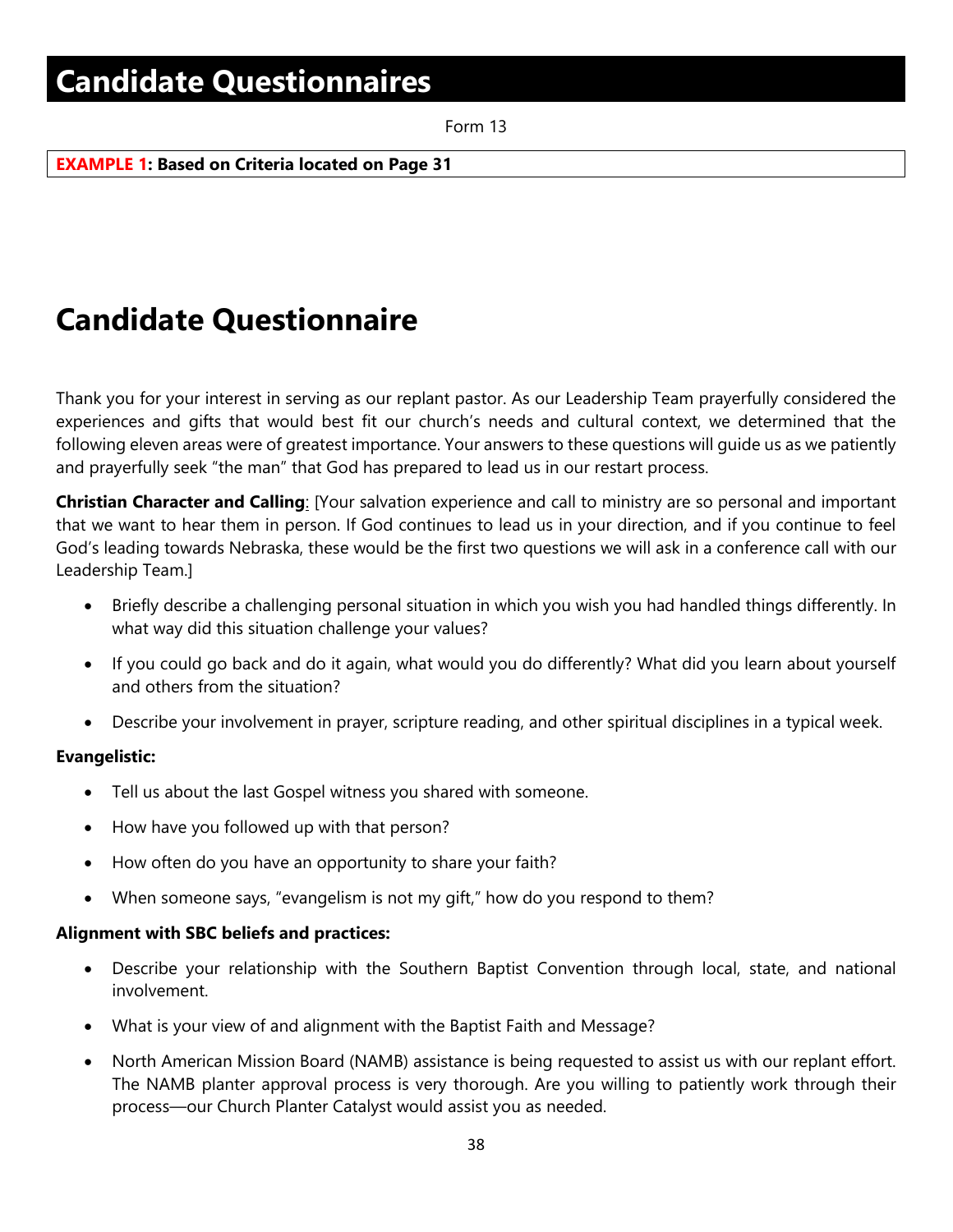### **Good Relational Skills:**

- Tell me about your circle of friends and your relationship with family members—your relational network.
- Who do you call a friend?
- How and how often do you relate to your friends?
- What have you done to intentionally seek out and grow new relationships?

### **Spouse as a ministry partner:** (If you are married.)

- Describe your wife's involvement in ministry and her giftedness?
- Tell me about a ministry related encounter in which your wife's partnership was a blessing.

### (If you are not married)

- Tell us about your dating life.
- If you have a "significant other" in your life how do you think a move to Nebraska might impact that relationship?

### **Ability to Communicate Biblical Truth:**

- Tell me about the last sermon or Bible study you shared in a group setting: your preparation, the delivery, the receptivity by your hearers.
- Tell me about the last time you shared biblical truth in a one-on-one relationship.

### **Persevering Spirit:**

- How does God and how do others keep you encouraged and engaged in ministry?
- Describe a recent incident where you seriously questioned whether you were serving in the right ministry setting. What did you do to get clarity?
- As you look back on that experience, what (if anything) do you wish you'd have done differently?

### **Ability to Cast Vision:**

• Tell us about a time when you successfully cast vision for a new ministry or helped revitalize an ineffective ministry.

### **Life Transforming Discipleship:**

- Describe an ongoing relationship you have had in which God used you as He transformed someone else's life.
- How many relationships like that do you currently have or have you had?
- How has God normally used you in these relationships?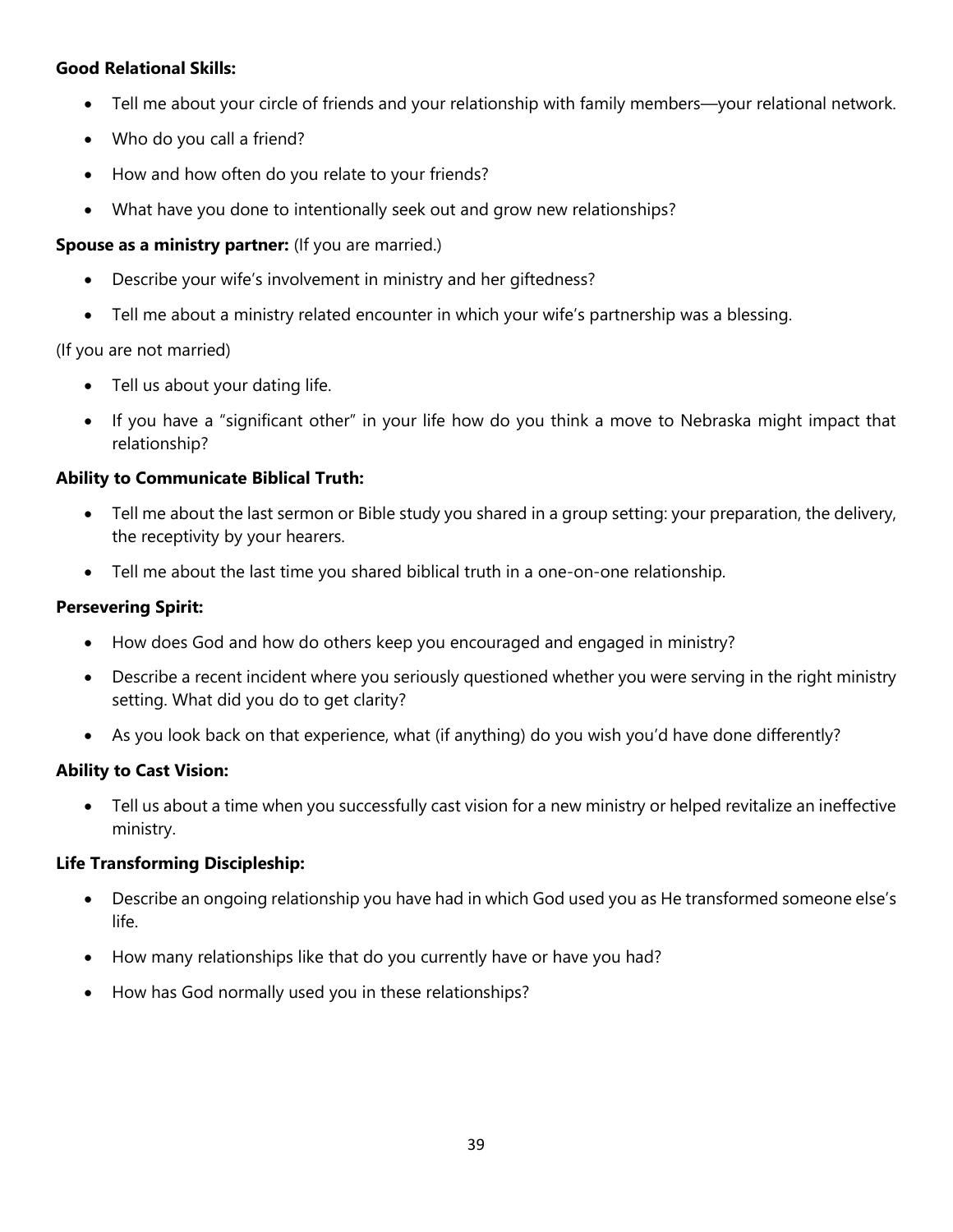### **Self-starter and Initiator:**

- When is the last time that you started something new?
- Tell us about that process.
- Who else, if anyone, was involved in starting that process?
- How often do you find yourself ready to start something new?
- Other than a caffeine IV, what does God use to get you started every morning?

### **Cultural fit for Beatrice, Nebraska:**

- From what you know, how would ministry in Nebraska differ from where you have served in the past?
- How would it be the same?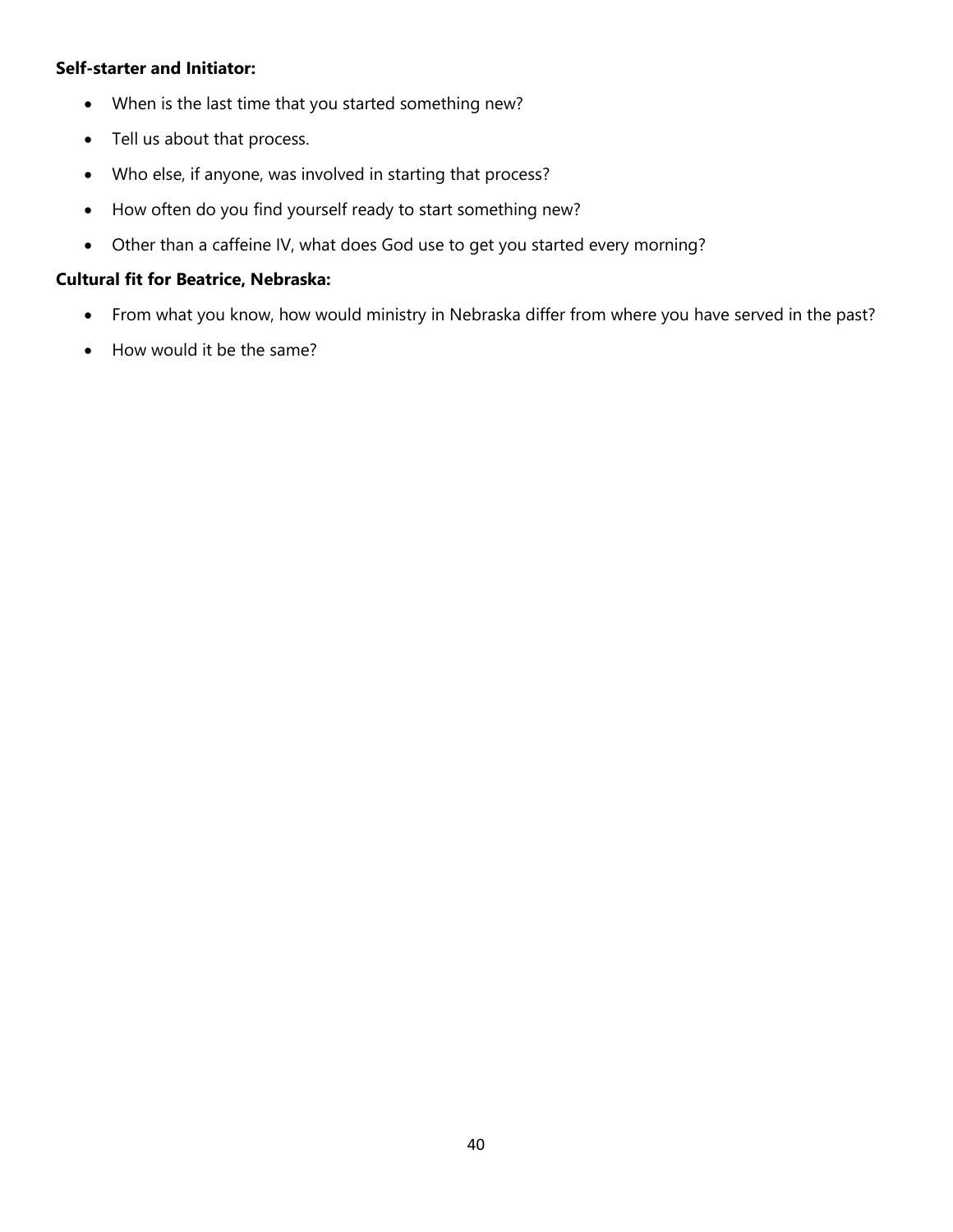| <b>EXAMPLE 2</b>    |       |
|---------------------|-------|
| Pastoral Candidate: | Date: |

- 1. Have you ever been charged or convicted of any offense other than a traffic violation? Explain the circumstances and dispositions.
- 2. Please note the traffic violations for which you have been charged or convicted over the past three years.
- 3. Have you ever been party in a civil lawsuit? If so, please explain.
- 4. Have you ever filed for bankruptcy? If so, please explain.
- 5. Have you ever been disciplined by any professional, private, or public agency?
- 6. Have you ever been dismissed by vote of the congregation from the employment of any church? If so, explain.
- 7. Have you ever resigned from any church position or employment in the face of charges or misconduct? Please explain.
- 8. Have you ever been treated for alcohol or drug abuse?
- 9. Have you ever been committed, voluntarily or otherwise, to a hospital for psychiatric care?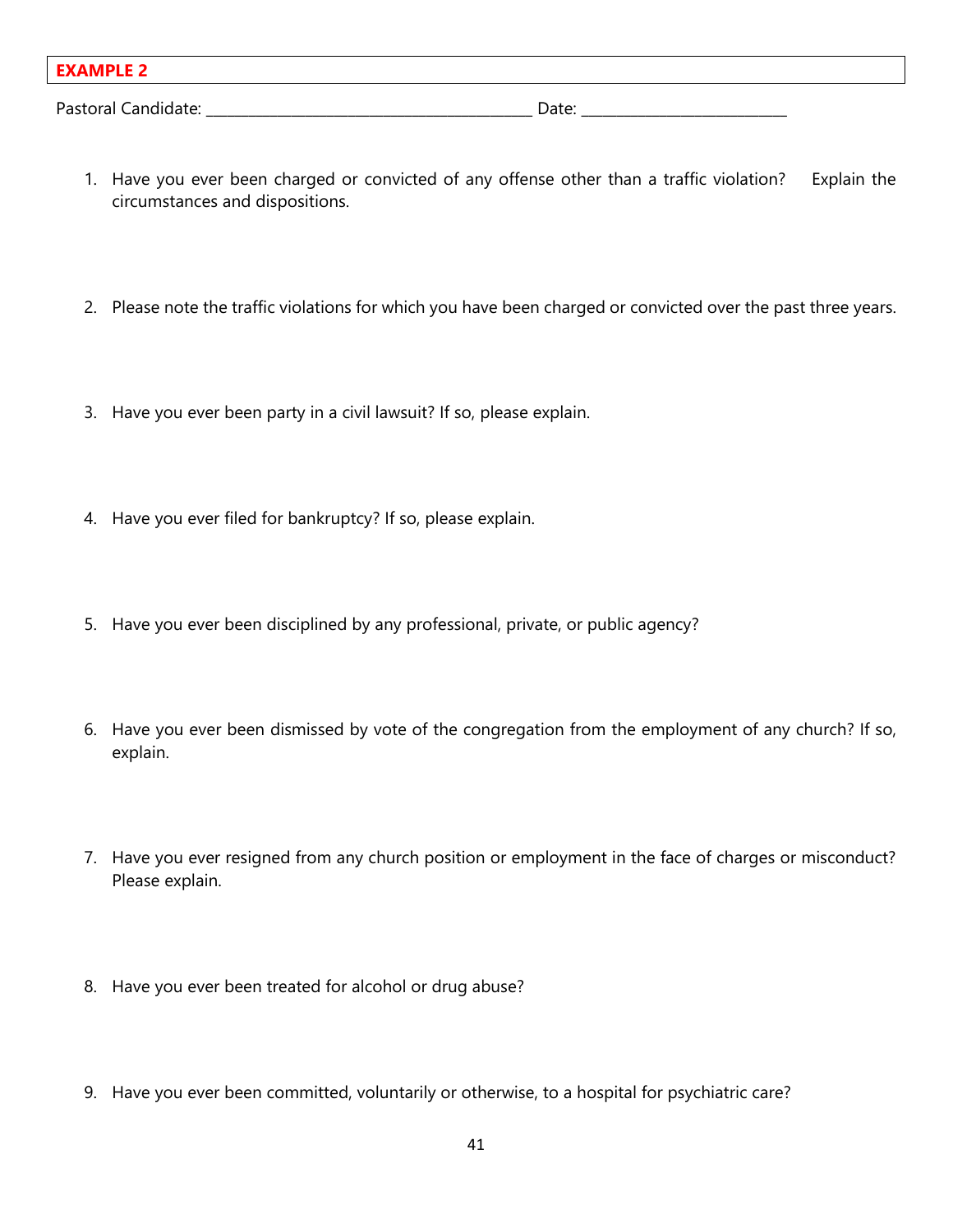- 10. Have you ever been formally charged or convicted of child abuse?
- 11. Have employees, staff, members, or others with whom you worked ever brought charges of sexual harassment against you before either a church body or any civil governmental agency or court?
- 12. Are you a lawful resident or citizen?
- 13. Are you currently under continuing medical care for any condition which would impact your ability to carry out the responsibilities of a minister? If yes, please explain.
- 14. How many times have you been married? \_\_\_\_\_\_\_\_\_\_\_\_\_\_\_\_\_\_\_\_\_\_
- 15. How many times has your spouse been married? \_\_\_\_\_\_\_\_\_\_\_\_\_
- 16. In what states have you held driver's licenses in the past 10 years?
- 17. In what church are you presently a member?

*Signature*

Source: Wayne Oakes, Pastor Search Team (Cary: Baptist Convention of North Carolina, 1997)

\_\_\_\_\_\_\_\_\_\_\_\_\_\_\_\_\_\_\_\_\_\_\_\_\_\_\_\_\_\_\_\_\_\_\_\_\_\_\_\_\_\_\_\_\_\_\_\_\_\_\_\_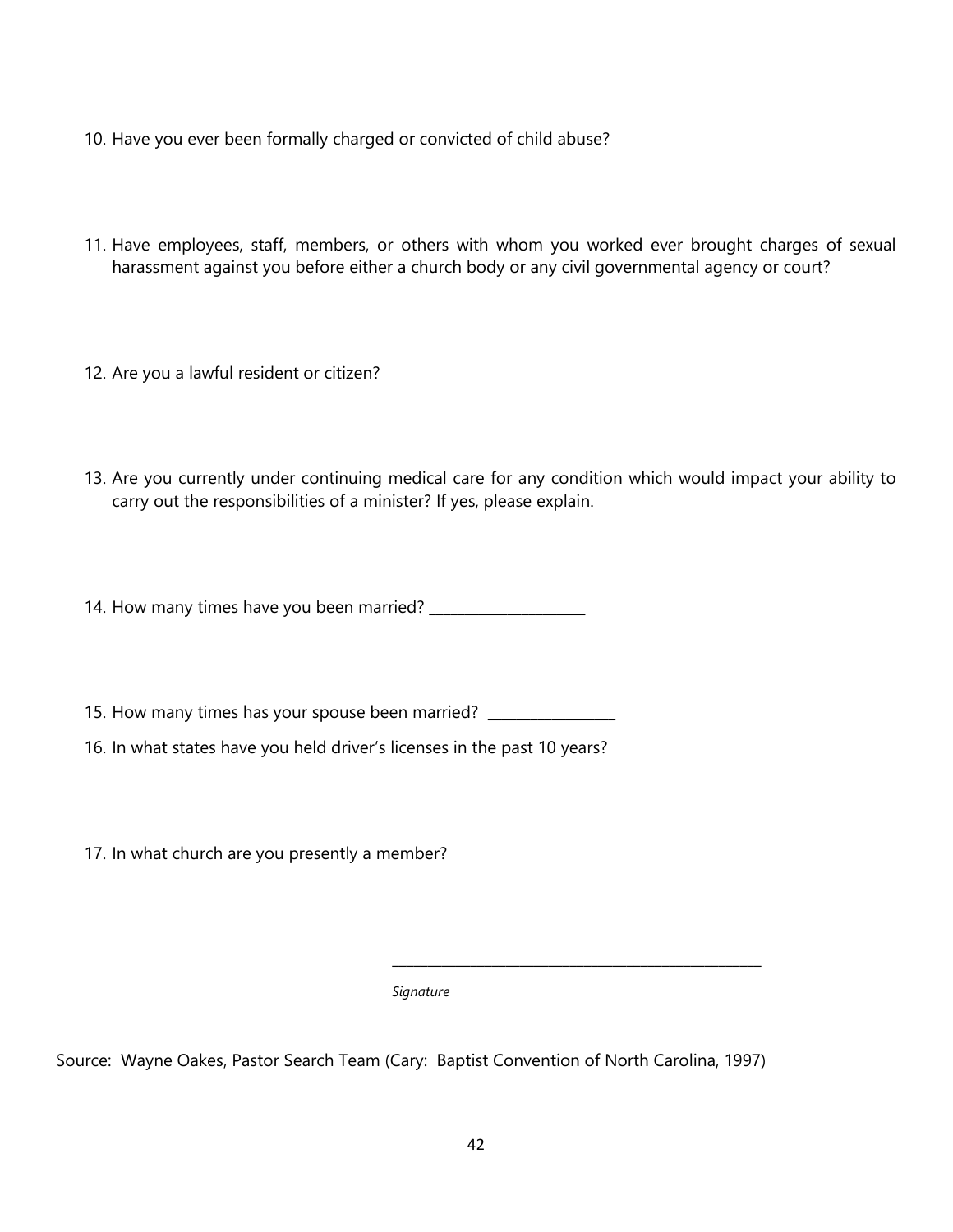- 1. Please describe how you came to know the Lord, your conversion experience, highlights of your Christian growth, and your call to the ministry.
	- Introduction to the Gospel and the Lord:
	- Conversion experience:
	- Highlights of your Christian growth:
	- Share briefly your call to the ministry:
- 2. What do you consider to be the specific gifts that the Holy Spirit has equipped you with to fulfill your ministerial call?
- 3. Describe your pastoral leadership style:
- 4. Please comment on the SBC "Baptist Faith and Message, 1963 as amended in 2000," indicating clearly where you differ (if at all) in your personal view of these statements. Please state explicitly your personal beliefs concerning the following:
	- a. The divine inspiration of the Scriptures:
	- b. God
		- The Father
		- The Son
		- The Holy Spirit
	- c. Man
	- d. Salvation
	- e. The Church
	- f. Last Things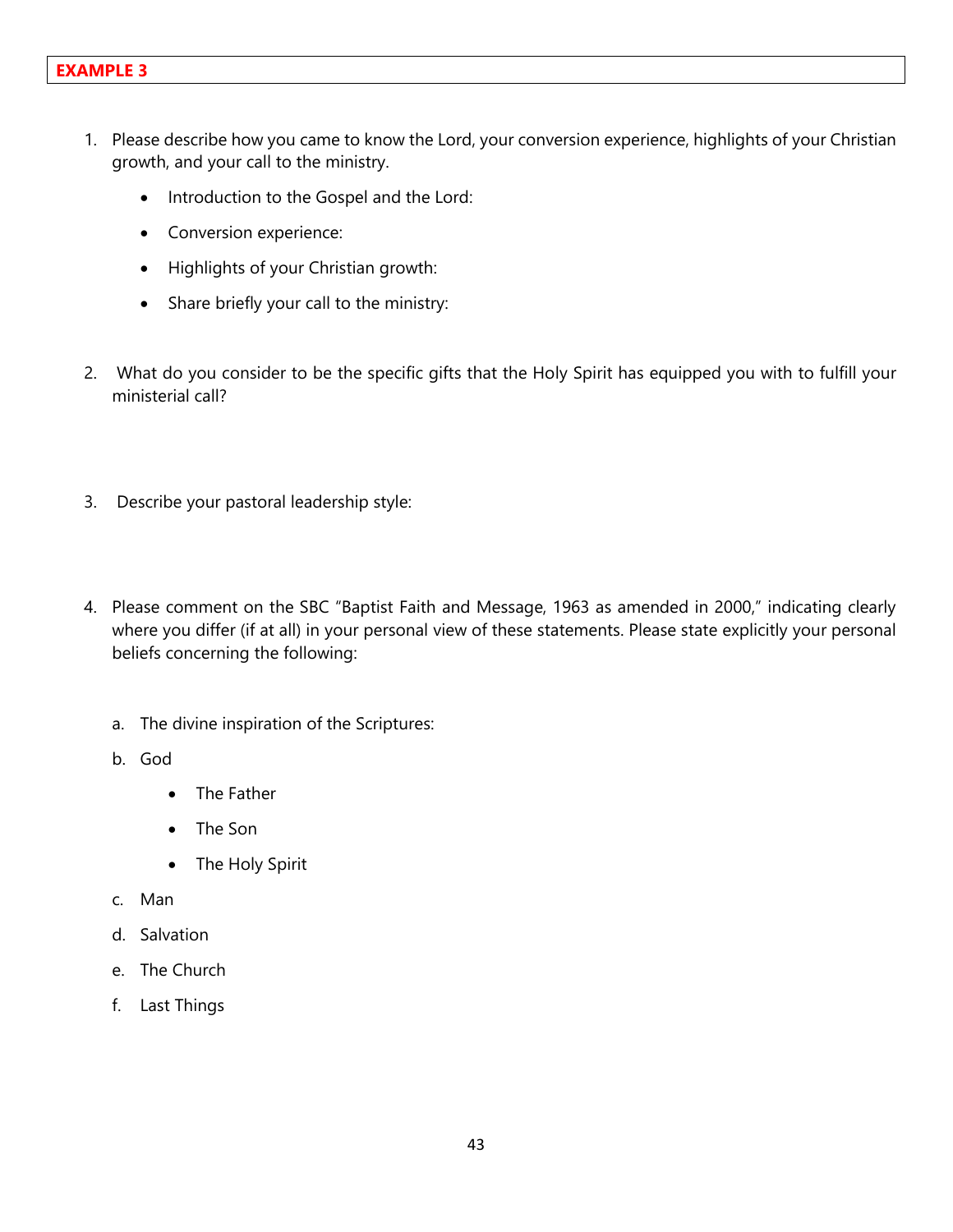- 5. What emphasis do you place on the following aspects of missions?
	- a. World Mission and the Cooperative Program system of support
	- b. Associational Missions
	- c. Local Missions
- 6. What do you feel are the roles of the following in the local outreach effort?
	- a. Pastor
	- b. Church members
- 7. How actively involved will you become in the association and denominational work, and how active would you like the church to be?
- 8. Please list the following functions in descending order of significance in relationship to your own ministry: Administration, Counseling, Evangelism, Leadership, Preaching and Teaching
- 9. What do you consider the greatest strength in your ministry? Your greatest weakness in ministry?
- 10. In what ways does your wife express her support of your ministry?
- 11. How does she view her involvement in the local church?
- 12. Have you or has your wife ever spoken in tongues? \_\_\_\_\_ Yes \_\_\_\_\_ No. Please state your position concerning the use of tongues.
- 13. Have you or has your wife ever been divorced? \_\_\_\_ Yes \_\_\_\_ No. If the answer is yes, please explain.
- 14. Does your wife work outside the home? If so, what type of employment?
- 15. What type of hobbies do you have and enjoy?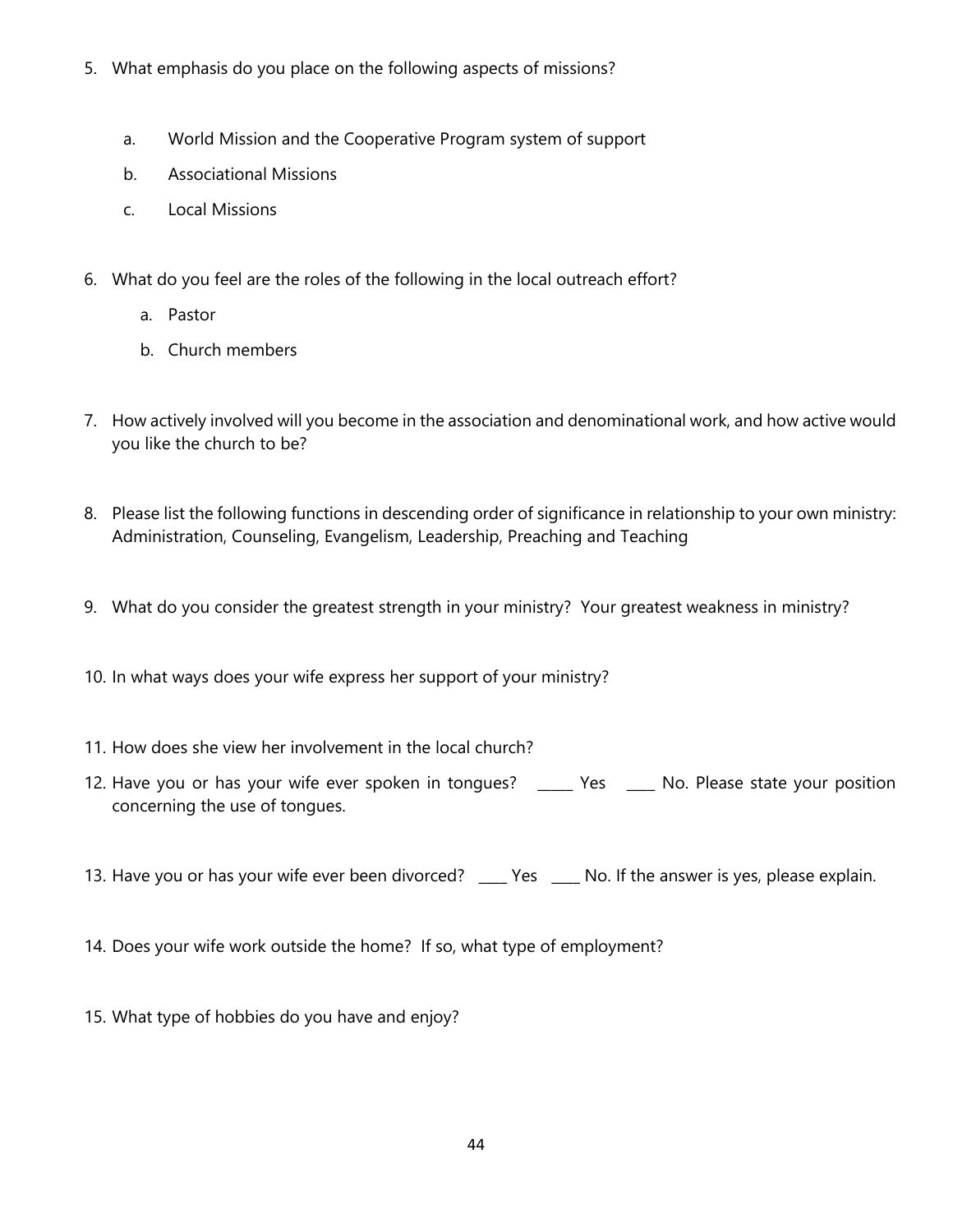16. Describe your view of how the church should minister to the needs of:

- The children of the church and community:
- The youth of the church and community:
- The young adults of the church and community:
- The adults of the church and community:
- The senior adults of the church and community:
- 17. What do you feel is the role of the following?
	- Worship
	- Deacons
	- Music
	- Missions organization (W.M.U., Brotherhood)
	- Christian education (Sunday school, Discipleship Training, etc.)
	- Church fellowship
	- Evangelism
- 18. Please describe your personal financial obligations and indebtedness. Do you have medical bills, credit card debts, children in college, etc.?
- 19. How long have you been a practicing tither?
- 20. How much time do you spend in prayer and Bible study?
- 21. How much time do you spend in sermon preparation?
- 22. Do you have plans to continue your formal education?
- 23. Briefly list major medical problems that you have faced or are feeling?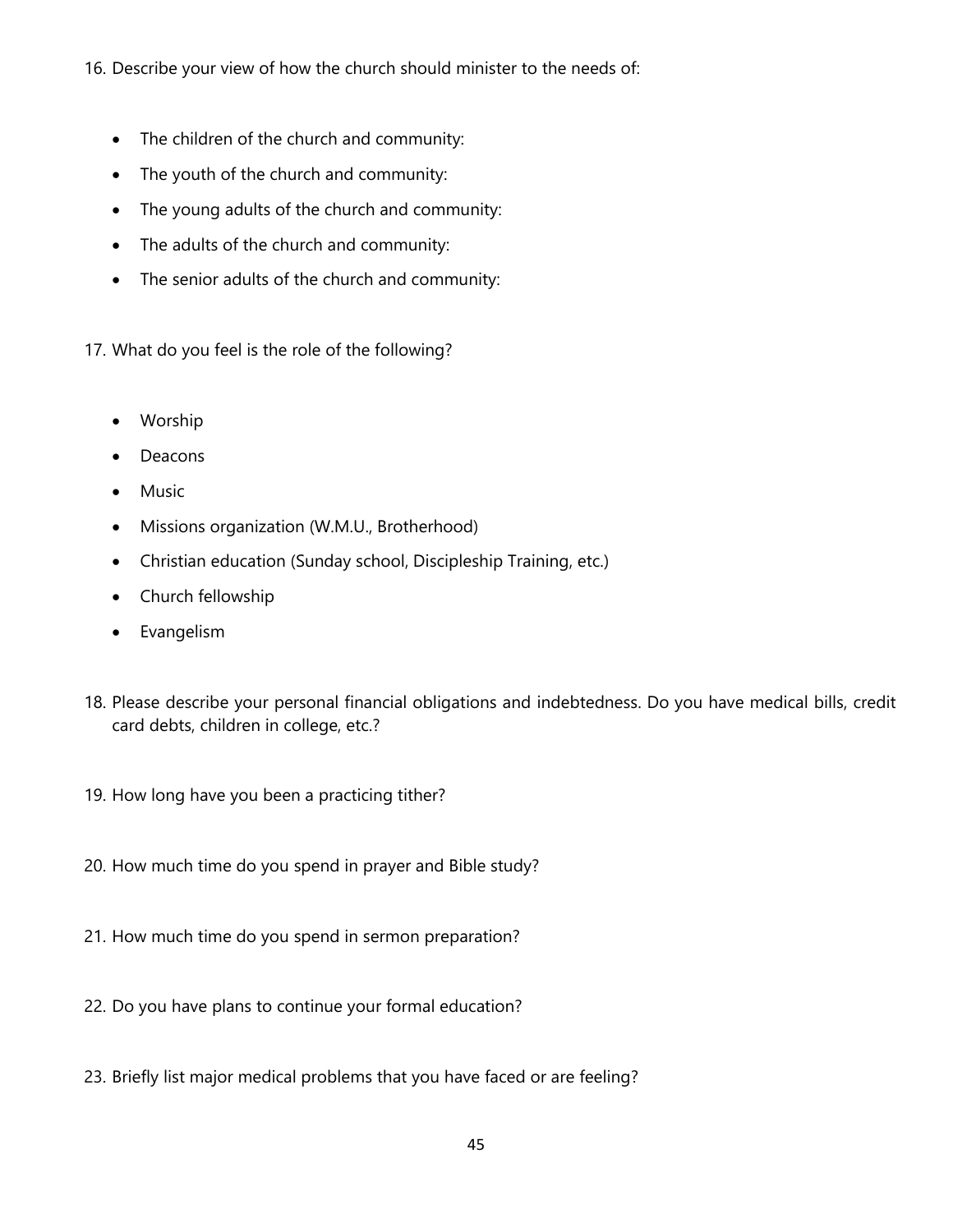24. Please send copies of the pages of statistical data pertinent to your current church from the state or associational Book of Reports. If possible, include data for the past five years.

\_\_\_\_\_\_\_\_\_\_\_\_\_\_\_\_\_\_\_\_\_\_\_\_\_\_\_\_\_\_\_\_\_\_\_\_\_\_\_\_\_\_\_\_\_\_\_\_\_\_ \_\_\_\_\_\_\_\_\_\_\_\_\_\_\_\_\_\_\_\_\_\_\_\_\_\_\_\_\_\_\_\_

*Signature Date*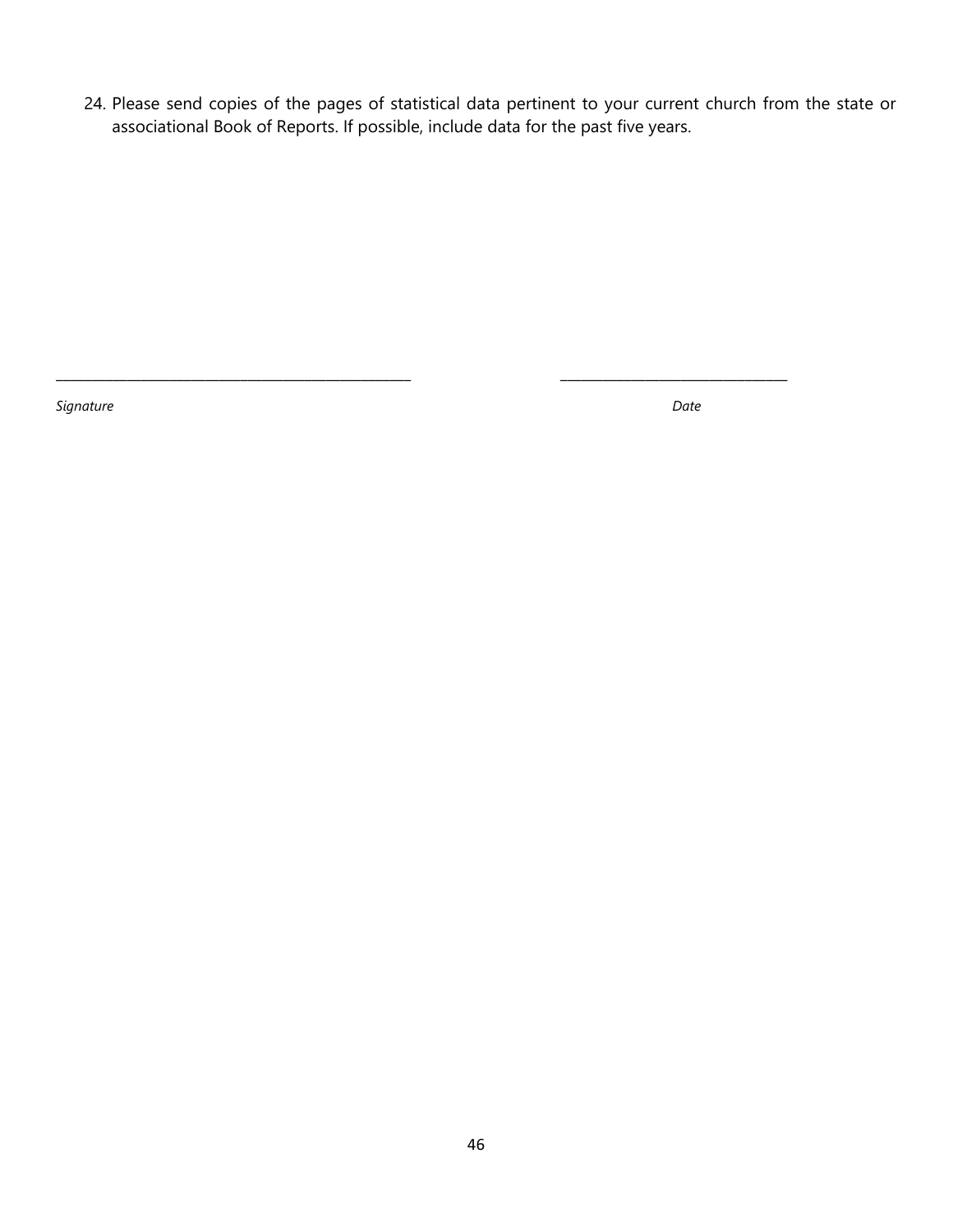# **Sample Reference Questionnaire**

Form 14

| ×<br>. . |  |  |
|----------|--|--|

\_\_\_\_\_\_\_\_\_\_\_\_\_\_\_\_\_\_\_\_\_\_\_\_\_\_\_\_\_\_\_\_\_\_\_\_\_ has been brought to our attention in our search for a pastor. As we seek the individual God has chosen for us, we appreciate your response to as many of the questions indicated below as your knowledge of this individual allows. (Leave blank those questions for which you have no knowledge. Please use additional sheets if necessary.)

- 1. How long have you known this person? \_\_\_\_\_\_\_\_\_\_\_\_\_\_\_years / from \_\_\_\_\_\_\_\_\_\_\_ to \_\_\_\_\_\_\_\_\_\_\_\_\_\_\_.
- 2. In what capacity?
- 3. How would you describe his spiritual maturity as a Christian?
- 4. Does he share his faith on a regular basis?
- 5. Does he visit prospects, church families, hospitals, nursing homes, etc.?
- 6. How would you describe his preaching ability?
- 7. Does he demonstrate Christian compassion for people?
- 8. Is he flexible and can he adapt to changing situations?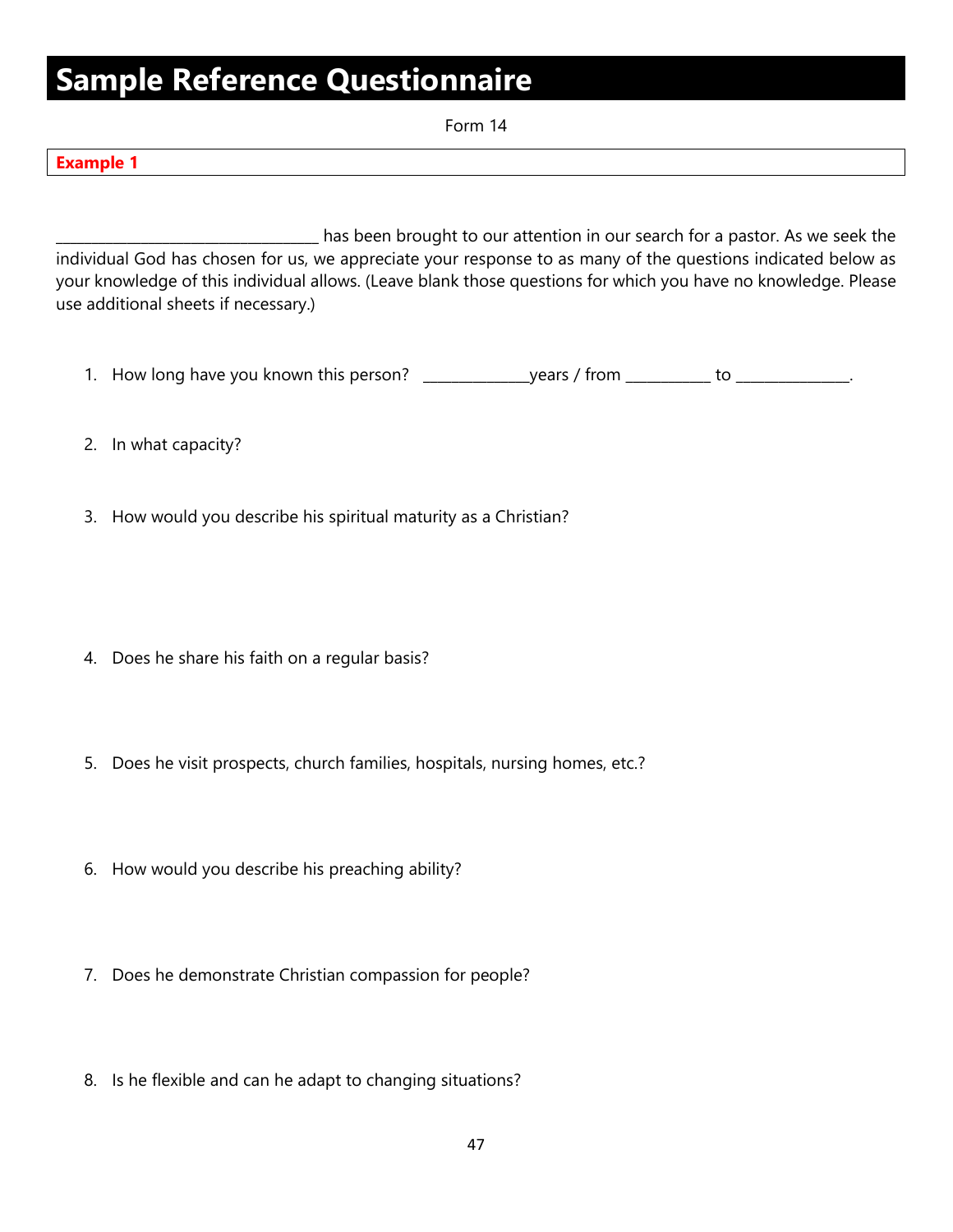- 9. How does he react to problem situations?
- 10. Does he keep personal confidences?
- 11. Is there any personal trait, habit or attitude that might hinder his ministry? If there is please explain:
- 12. Does his family, especially his wife, appear to be supportive of his ministry?
- 13. Is he cooperative and supportive of the Southern Baptist Convention, the State Convention and the local Association?
- 14. What do you believe is his greatest asset?
- 15. What do you see as his greatest weakness?
- 16. Describe his leadership style (authoritarian, visionary, consensus builder, equipper, etc.)
- 17. Do you have any information that would give you any reservations about his person's appropriateness to serve as pastor? If so, please explain using the back of this form.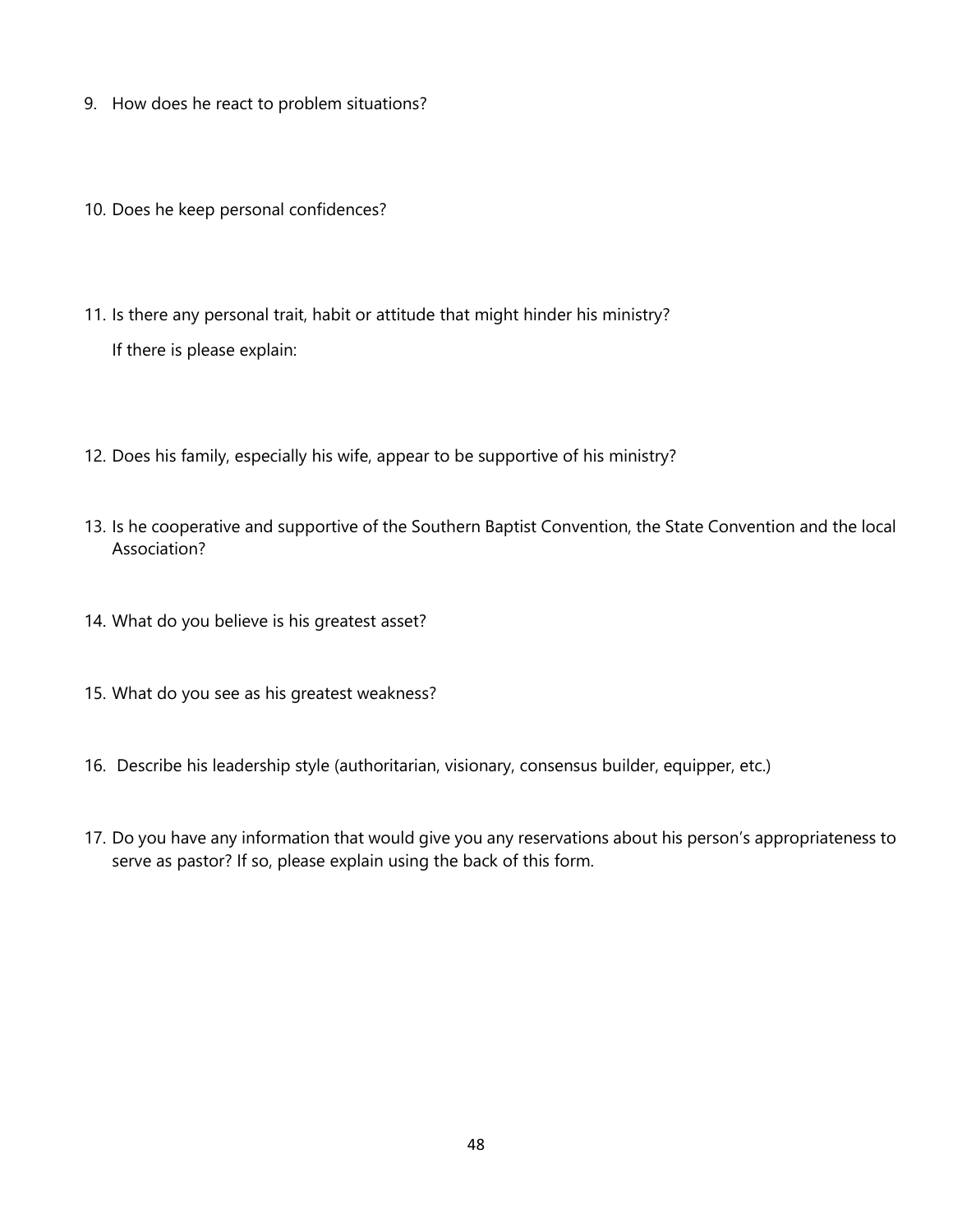18. Please indicate your evaluation of the candidate in the following areas. If you have no basis for an answer do not respond.

|                                                                                 | <b>STRONG</b> | <b>AVERAGE</b> | <b>WEAK</b> |
|---------------------------------------------------------------------------------|---------------|----------------|-------------|
| <b>COMMUNICATION SKILLS</b> - Relates ideas to other in effective ways          | o             | О              | о           |
| <b>CONFLICT</b> $-$ functions effectively under pressure                        | о             | п              | п           |
| <b>CONSIDERATION</b> $-$ is patient, courteous and understanding                | □             | о              | о           |
| <b>DELEGATION</b> – equips others versus does everything himself                | о             | о              | О           |
| <b>EMOTIONAL CONTROL</b> – maintains control of emotions when things            | o             | О              | П           |
| are not going right (deals with anger properly)                                 |               |                |             |
| <b>ENTHUSIASM</b> – shows interest and excitement toward work                   | o             | о              | о           |
| <b>KNOWLEDGE</b> $-$ demonstrates a thorough knowledge and                      | О             | о              | О           |
| understanding of church functions and administration                            |               |                |             |
| <b>LEADERSHIP</b> $-$ creates a feeling of unity and enthusiasm among           | o             | о              | О           |
| those in contact with him                                                       |               |                |             |
| <b>SUPPORTIVE</b> $-$ supports the policies, procedures and philosophies        |               |                |             |
| of the church                                                                   | о             | о              | П           |
| <b>TRUSTWORTHY</b> $-$ is able to keep confidences                              | О             | о              | О           |
| <b>UNDERSTANDING</b> – is conscious of the problems that face the church $\Box$ |               | О              | О           |

Additional Comments:

Thank you for taking the time to help us in evaluation of this pastoral candidate. We desire God's will for him and us. We would welcome your prayer support during this time. Should be have further questions, may we call you? If so, please give us your telephone number on the line below your name.

Name: \_\_\_\_\_\_\_\_\_\_\_\_\_\_\_\_\_\_\_\_\_\_\_\_\_\_\_\_\_\_\_\_\_\_\_\_\_\_\_\_\_\_\_\_\_\_\_\_\_\_\_\_\_\_\_\_\_\_

Phone: \_\_\_\_\_\_\_\_\_\_\_\_\_\_\_\_\_\_\_\_\_\_\_\_\_\_\_\_\_\_\_\_\_\_\_\_\_\_\_\_\_\_\_\_\_\_\_\_\_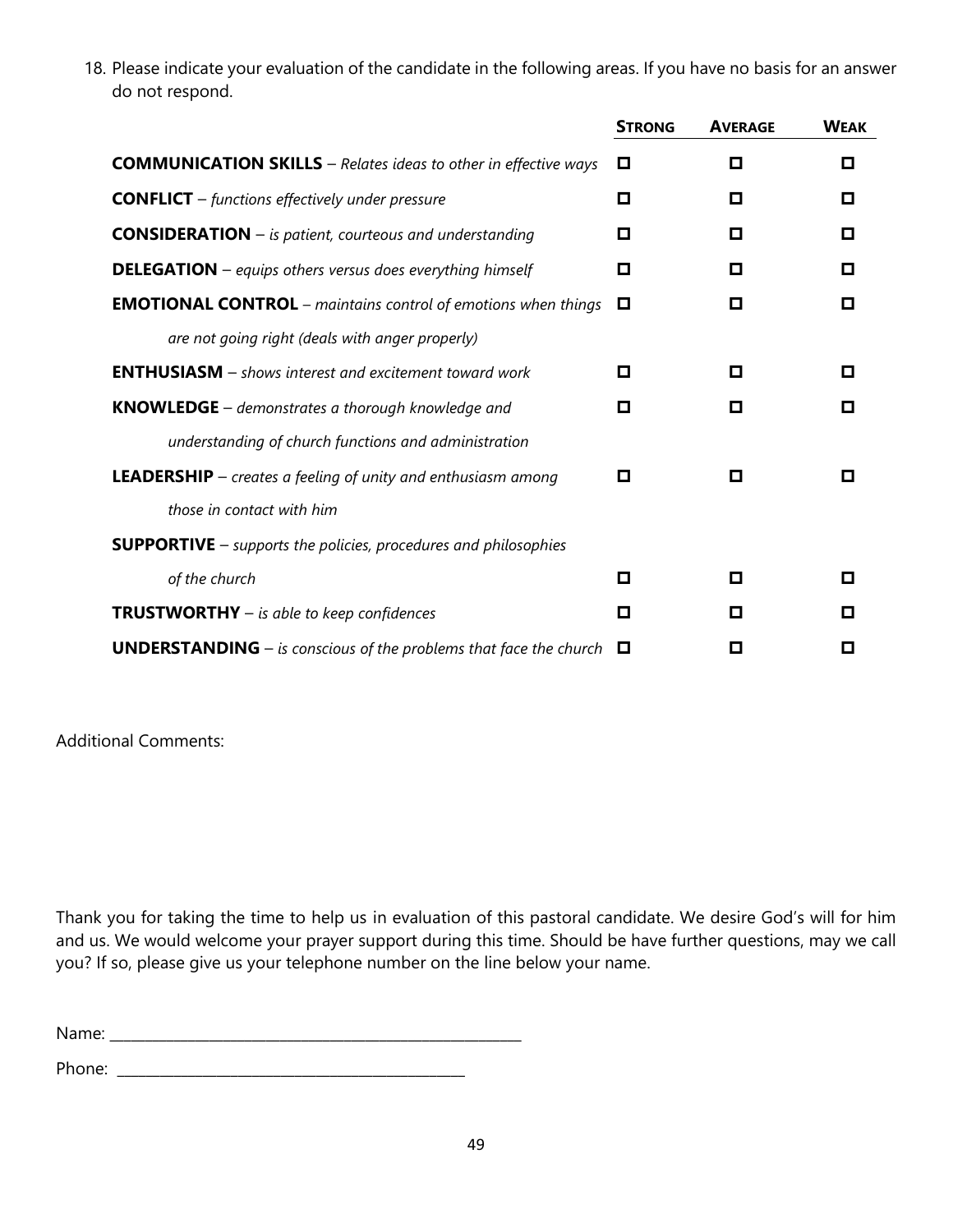### Other references you recommend that we contact:

| Name:    |      |
|----------|------|
| Address: |      |
| City:    |      |
| State:   | Zip: |
| Phone:   |      |
|          |      |
| Name:    |      |
| Address: |      |
| City:    |      |
| State:   | Zip: |
| Phone:   |      |
|          |      |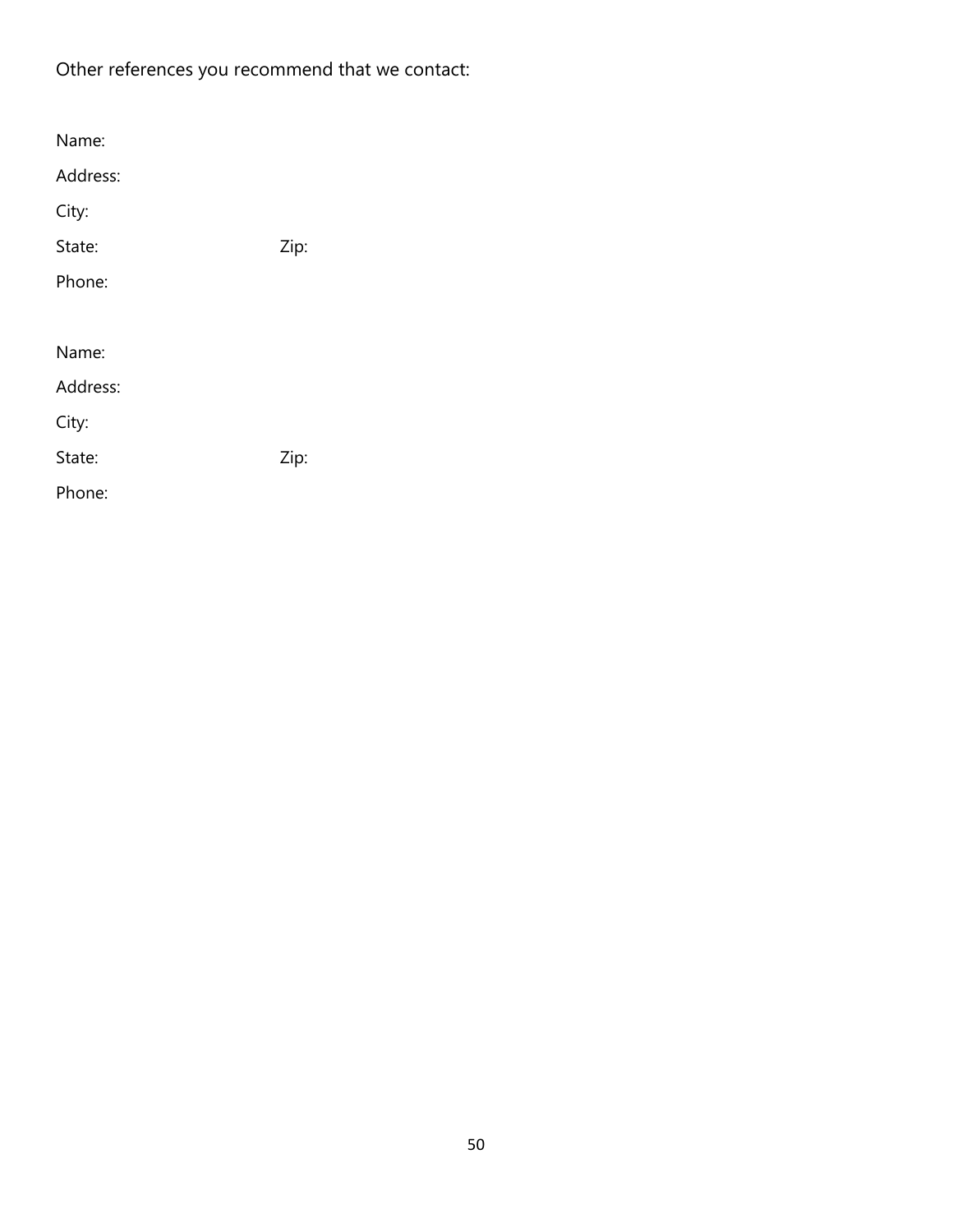### **EXAMPLE 2: Based on criteria grid located on page 31**

Reference Name \_\_\_\_\_\_\_\_\_\_\_\_\_\_\_\_\_\_\_\_\_\_\_\_\_\_\_\_\_\_\_\_\_\_\_

Telephone Number ( \_\_\_\_)

\_\_\_\_\_\_\_\_\_\_\_\_\_\_\_\_\_\_\_\_\_\_\_\_has been brought to our attention in our search for a revitalization pastor. As we seek the individual God has chosen for us, we appreciate your time and your willingness to share your experiences with \_\_\_\_\_\_\_\_\_\_\_\_\_\_\_\_.

1. How long have you known this person? \_\_\_\_\_\_\_\_ years. From \_\_\_\_\_\_\_to\_\_\_\_\_\_\_\_\_.

2. In what capacity?

\_\_\_\_\_\_\_\_\_\_\_\_\_\_\_\_\_\_\_\_\_\_\_\_\_\_\_\_\_\_\_\_\_\_\_\_\_\_\_\_\_\_\_\_\_\_\_\_\_\_\_\_\_\_\_\_\_\_\_\_\_\_\_\_\_\_\_\_\_\_\_\_\_\_\_

3. How would you describe his spiritual maturity as a Christian?

\_\_\_\_\_\_\_\_\_\_\_\_\_\_\_\_\_\_\_\_\_\_\_\_\_\_\_\_\_\_\_\_\_\_\_\_\_\_\_\_\_\_\_\_\_\_\_\_\_\_\_\_\_\_\_\_\_\_\_\_\_\_\_\_\_\_\_\_\_\_\_\_\_\_\_

\_\_\_\_\_\_\_\_\_\_\_\_\_\_\_\_\_\_\_\_\_\_\_\_\_\_\_\_\_\_\_\_\_\_\_\_\_\_\_\_\_\_\_\_\_\_\_\_\_\_\_\_\_\_\_\_\_\_\_\_\_\_\_\_\_\_\_\_\_\_\_\_\_\_\_

4. Does he share his faith on a regular basis? \_\_\_\_\_\_\_\_\_\_\_\_\_\_\_\_\_\_\_\_\_\_\_\_\_\_\_\_\_\_\_\_\_

5. Does he visit prospects, church families, hospitals, nursing homes, etc.?\_\_\_\_\_\_\_\_\_\_\_

6. How would you describe his preaching and Bible teaching ability? \_\_\_\_\_\_\_\_\_\_\_\_

7. Does he demonstrate Christian compassion for people? \_\_\_\_\_\_\_\_\_\_\_\_\_\_\_\_\_\_\_\_\_\_\_\_

8. Is he flexible and can he adapt to changing situations? \_\_\_\_\_\_\_\_\_\_\_\_\_\_\_\_\_\_\_\_\_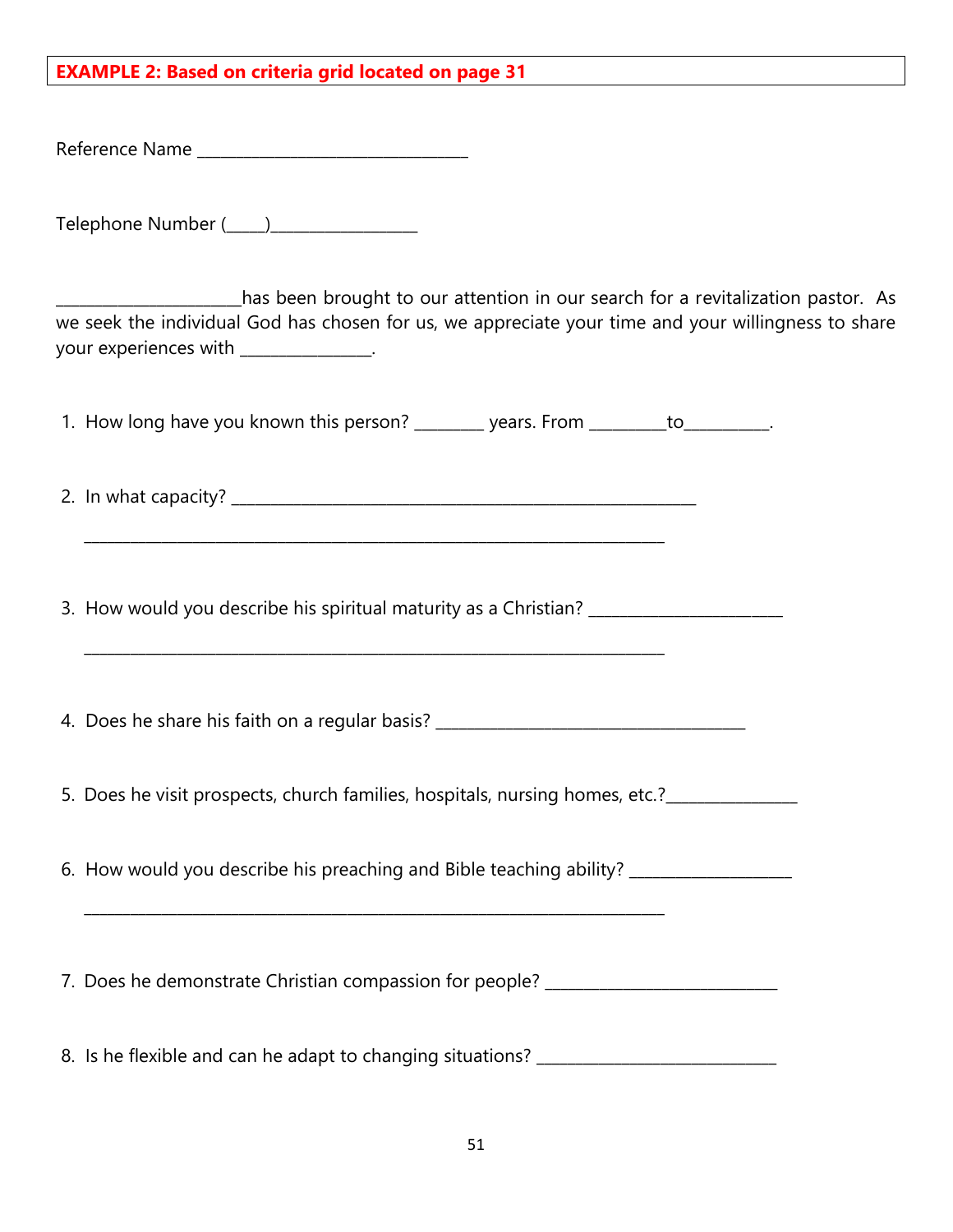| 11. Is there any personal trait, habit, or attitude that might hinder his ministry? ____________ |
|--------------------------------------------------------------------------------------------------|
| 12. Does his family, especially his wife, appear to be supportive of his ministry?               |
| 13. Is he cooperative and supportive of the Southern Baptist Convention _________                |
| 14. What do you believe is his greatest asset? _________________________________                 |
| 15. What do you see as his greatest ministry challenge? ________________________                 |
| 16. Describe his leadership style (authoritarian, visionary, consensus builder, equipper, etc.)  |
|                                                                                                  |

17. Do you have any information that would give you any reservations about this person's appropriateness to serve as pastor? If so, please explain using the back of this form.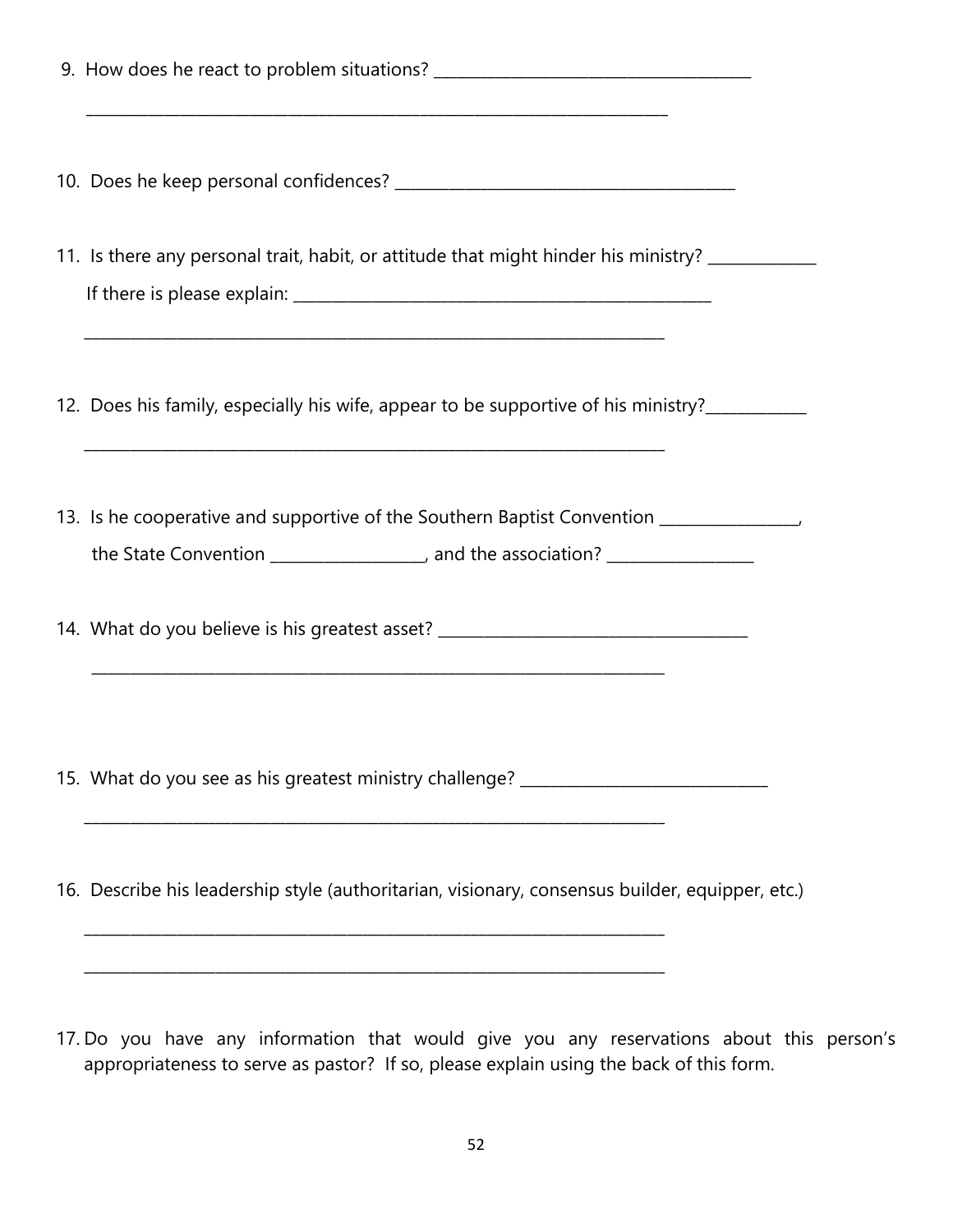18. On a scale of 1 – 10 with 10 being the strongest, how would you rate \_\_\_\_\_\_\_\_\_\_\_\_\_\_\_\_ in the following areas?

1 2 3 4 5 6 7 8 9 10

| <b>COMMUNICATION SKILLS</b> —relates Biblical truths to        |  |
|----------------------------------------------------------------|--|
| others in clear and effective ways                             |  |
|                                                                |  |
| <b>CROSS CULTURAL</b> —is able to connect with people of       |  |
| various cultural backgrounds and to understand strengths       |  |
| and weaknesses of various traditions and cultures              |  |
| <b>GOOD RELATIONAL SKILLS</b> —connects easily and             |  |
| naturally with others-is seen as friendly and warm             |  |
| <b>EVANGELISTIC-</b> regularly and naturally shares            |  |
| the Gospel with others                                         |  |
| <b>LEADERSHIP</b> —is able to cast a clear vision and has been |  |
| able to get others to join him                                 |  |
| <b>PERSEVERENCE</b> —is able to quickly bounce back from       |  |
| difficult situations and has demonstrated a willingness        |  |
| to hang in during tough times                                  |  |
| <b>SELF STARTER</b> -is able to see what needs to be done and  |  |
| is willing to do it and is willing to ask for help when it     |  |
| is needed                                                      |  |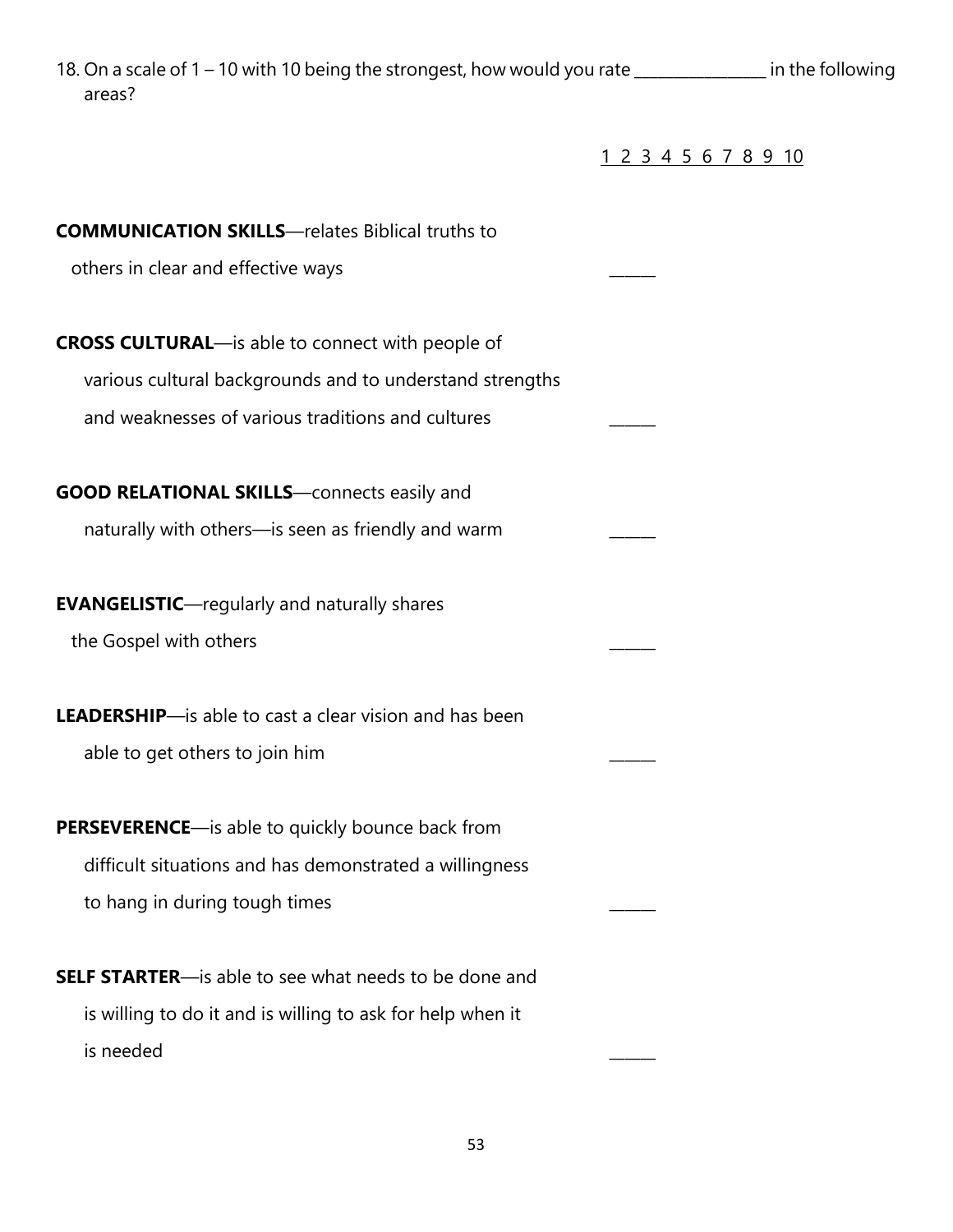| <b>SPIRITUAL MATURITY</b> —demonstrates a growing and  |  |
|--------------------------------------------------------|--|
| deepening walk with God and man                        |  |
|                                                        |  |
| <b>TRANSFORMATIONAL FOCUS</b> —models and teaches      |  |
| that a mature disciple is someone who not only knows   |  |
| the word of God but lives it                           |  |
|                                                        |  |
| <b>WIFE AS A MINISTRY PARTNER--</b> do he and his wife |  |
| function as a ministry team (church revitalization is  |  |
| different than a normal ministry position)?            |  |
|                                                        |  |
|                                                        |  |

Additional Comments:

Who else do you know that might be able to provide us with a clear understanding of \_\_\_\_\_\_\_\_\_\_\_\_\_\_'s fit for our unique situation?

\_\_\_\_\_\_\_\_\_\_\_\_\_\_\_\_\_\_\_\_\_\_\_\_\_\_\_\_\_\_\_\_\_\_\_\_\_\_\_\_\_\_\_\_\_\_\_\_\_\_\_\_\_\_\_\_\_\_\_\_\_\_\_\_\_\_\_\_\_\_\_\_\_\_\_\_\_\_

\_\_\_\_\_\_\_\_\_\_\_\_\_\_\_\_\_\_\_\_\_\_\_\_\_\_\_\_\_\_\_\_\_\_\_\_\_\_\_\_\_\_\_\_\_\_\_\_\_\_\_\_\_\_\_\_\_\_\_\_\_\_\_\_\_\_\_\_\_\_\_\_\_\_\_\_\_\_

| State _________________ Zip _____________ |  |
|-------------------------------------------|--|
|                                           |  |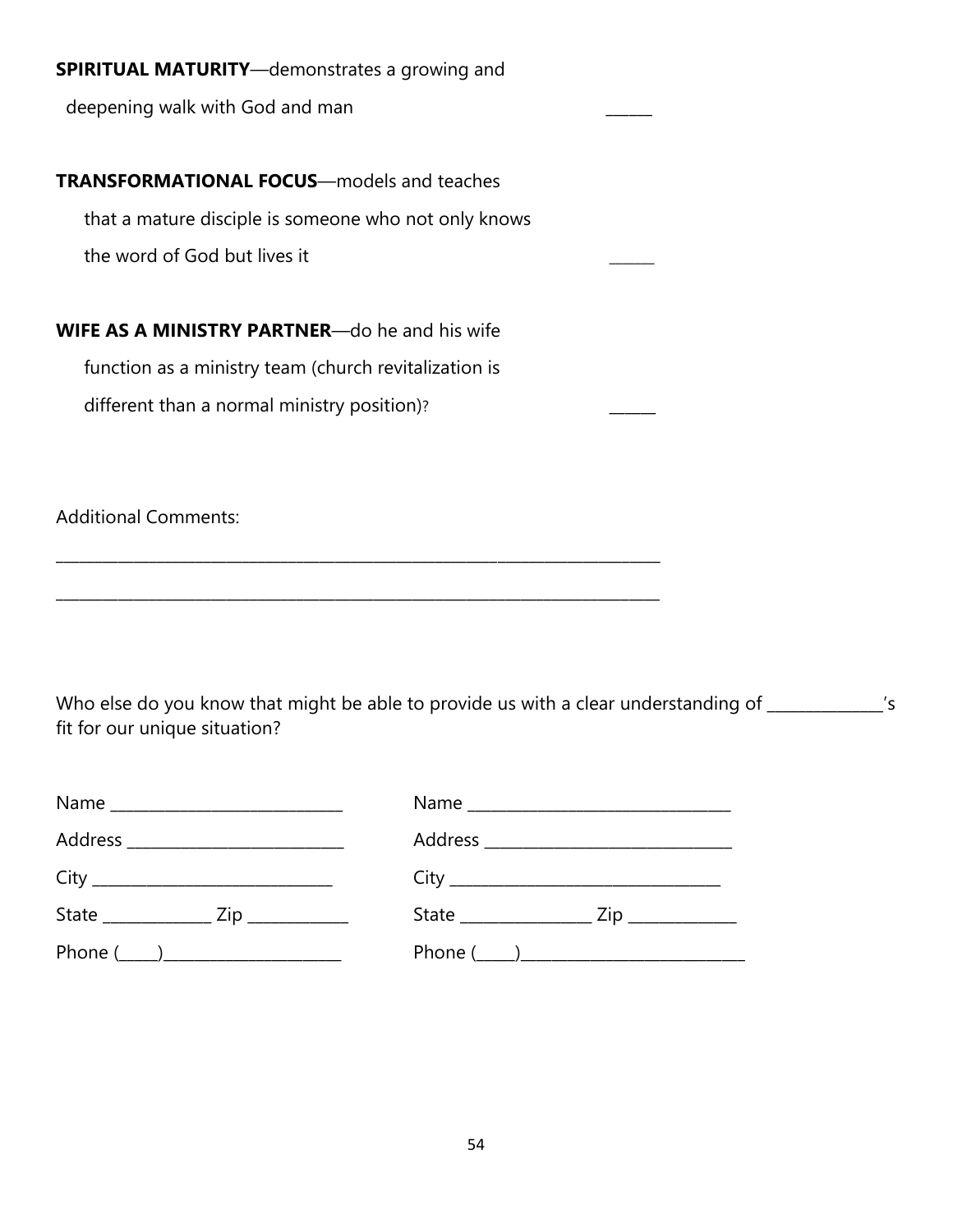### **Resume Sources**

### Form 15

#### Seminaries

3210 East Guasti Road 2825 Lexington Rd Ontario, CA 91761-8642 Louisville, KY 40280 909-687-1800 800-626-5525

Church-Pastor Relations Department Church-Pastor Relations Department 5001 North Oak St Trafficway 2001 W. Seminary Dr. 76115 Kansas City, MO 64118-4697 PO Box 22000 816.453.4600 x 333 Ft. Worth, TX 76122

Church-Pastor Relations Department Church-Pastor Relations Department Gateway Seminary **Supersets** Southern Baptist Theological Seminary

Midwestern Baptist Theological Seminary **Southwestern Baptist Theological Seminary** 817-923-1921 x 6330

Church-Pastor Relations Department Church-Pastor Relations Department 3939 Gentilly Boulevard **PO Box 381528** New Orleans, LA 70126-4858 Germantown, TN 38183-1528 504-282-4455 x3331 901-751-8453

Associations and State Conventions See SBC.net and SCBO.org

New Orleans Baptist Theological Seminary Mid-America Baptist Theological Seminary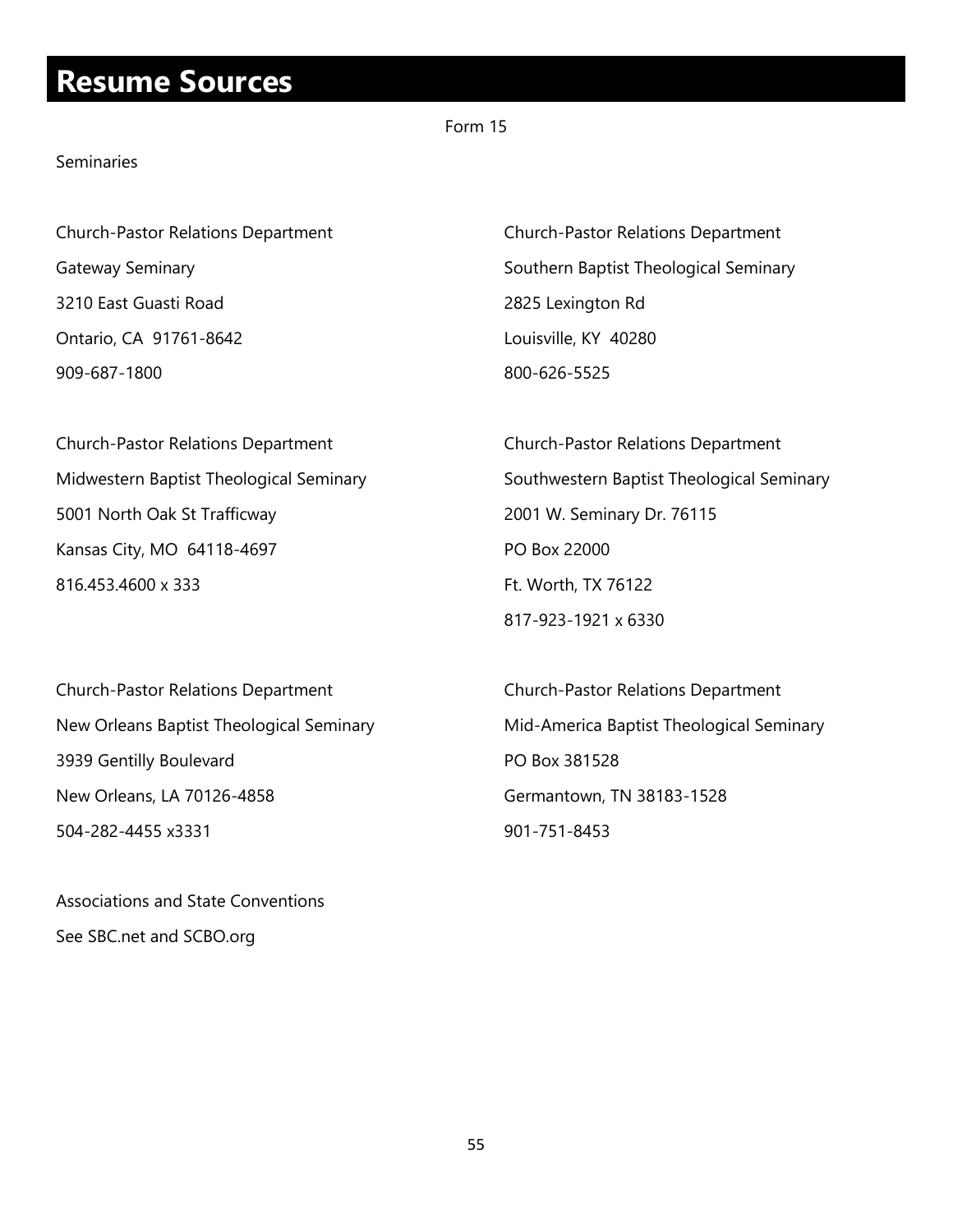# **Glossary of Academic Degrees**

### Form 16

**Associate Level** – Usually equivalent to a two-year college course of study.

| A.A.          | Associate of Arts                                                                                       |
|---------------|---------------------------------------------------------------------------------------------------------|
| A.S.          | Associate of Science                                                                                    |
| A.R.E.        | Associate of Religious Education                                                                        |
| A. Th.        | Associate of Theology                                                                                   |
|               | <b>Bachelor's (Baccalaureate) Level</b> – usually equivalent of four years of college.                  |
| B.A.          | <b>Bachelor of Arts</b>                                                                                 |
| B.S.          | <b>Bachelor of Science</b>                                                                              |
| B.Th.         | <b>Bachelor of Theology</b>                                                                             |
| B.R.E.        | <b>Bachelor of Religious Education</b>                                                                  |
| B.S.M.        | <b>Bachelor of Sacred Music</b>                                                                         |
| B.M.Ed.       | <b>Bachelor of Music Education</b>                                                                      |
| <b>B.S.N.</b> | Bachelor of Science in Nursing                                                                          |
| B.M.          | <b>Bachelor of Music</b>                                                                                |
| B.D.          | Bachelor of Divinity (three years of seminary beyond another bachelor's degree)                         |
|               | Master's Level - usually represents one or two years of specialized study beyond the bachelor's degree. |
| M.A.          | Master of Arts                                                                                          |
| M.A.          | Master of Science                                                                                       |
| M.S. Ed.      | Master of Science in Education                                                                          |
| M.B.A.        | Master of Business Administration                                                                       |
| M.M. Ed.      | Master of Music Education                                                                               |
| M.S.W.        | Master of Social Work                                                                                   |
| M. Div.       | Master of Divinity (formerly this was Bachelor of Divinity, usually requires three years beyond the     |
|               | bachelor's degree)                                                                                      |
| M.S.T.        | Master of Sacred Theology (equal to M.Div.)                                                             |
| M.R.E.        | Master of Religious Education                                                                           |
| M.C.E.        | Master of Christian Education                                                                           |
| M.S.M.        | Master of Sacred Music                                                                                  |
| M.Th.         | Master of Theology                                                                                      |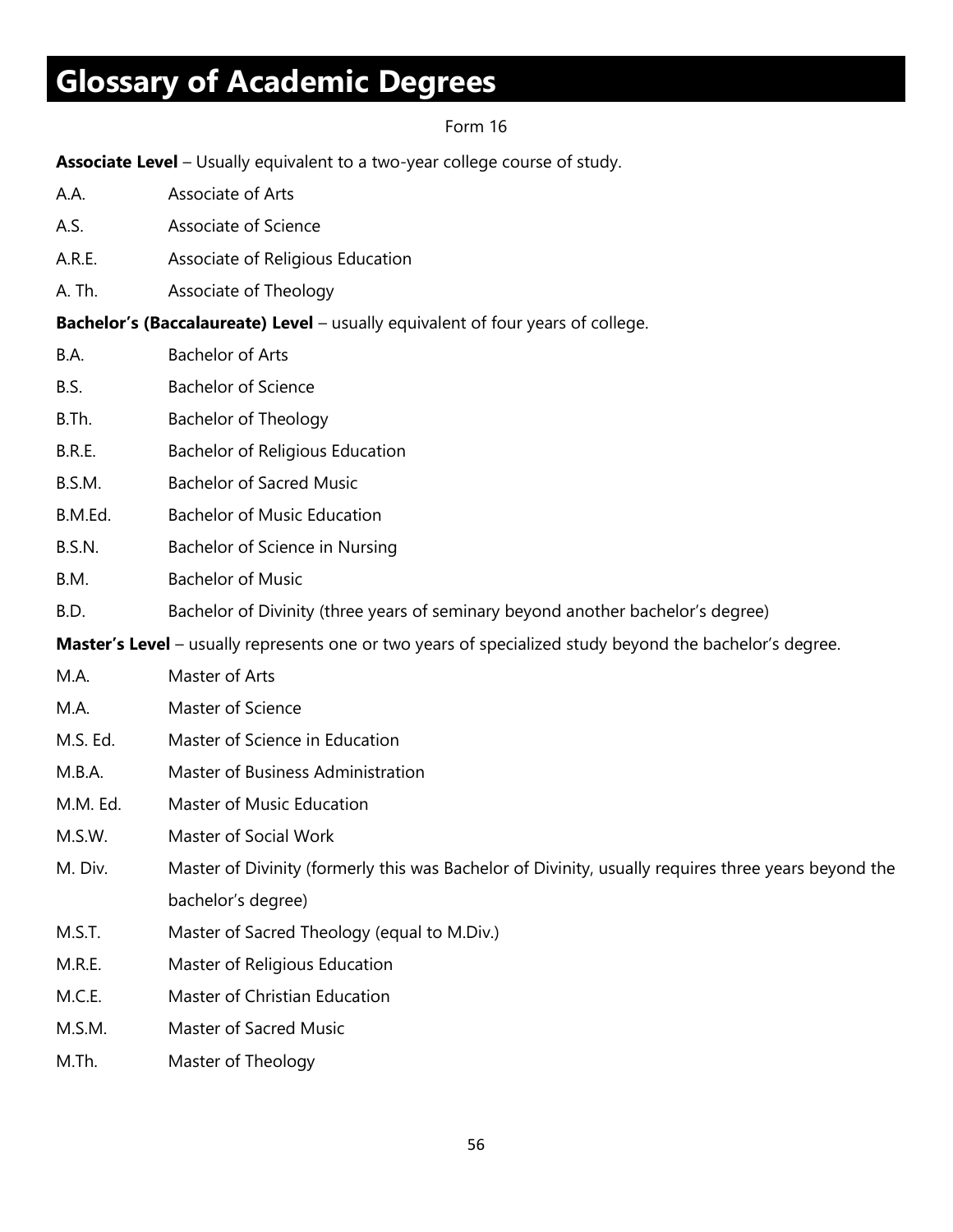**Doctoral Level** – usually takes two to five years beyond the master's degree

| Ph.D.  | Doctor of Philosophy                  |
|--------|---------------------------------------|
| D.Ed.  | Doctor of Education                   |
| Th.D.  | Doctor of Theology                    |
| D.S.T. | Doctor of Sacred Theology (or S.T.D.) |
| D.Min. | Doctor of Ministry                    |
| D.S.M. | Doctor of Sacred Music                |
| D.R.E. | Doctor of Religious Education         |
| D.D.   | Doctor of Divinity                    |
| D.Hum. | Doctor of Humanities                  |

The D.D. and D.Hum (along with several others) are normally honorary. They may represent significant accomplishments on the part of the individual in his church or his extraordinary involvement in the life of the school. Like other degrees, its validity may depend upon the reputation of the school granting the degree.

Note:

- 1. Any of the above degrees can be obtained through mail-order, non-accredited schools. For monetary fees in varying amounts, any degree can be bought, without any classwork whatsoever. Therefore, one should be suspect of a degree obtained from schools not known to be accredited by the regional accrediting agencies.
- 2. Diplomas are not degrees. Diplomas are offered by a variety of institutions for the completion of some non-standardized class or correspondence work. The holder of a diploma may or may not have completed high school.

### How to check on the validity of a candidate's education.

To verify the educational attainments of a prospect, take the following steps:

- Phone the registrar of the college, university, or seminary indicated by the prospect. Ask for information regarding the prospect's attainments at that institution.
- If you are not familiar with that institution, ask how the institution is accredited.
- Phone the registrar of an institution that you know is a legitimate accredited school and ask them if they would accept credits from a school accredited by the above agency. You may ask them about that agency and its validity. Fully accredited schools will not normally give full credit for coursework taken at a school without good accreditation.
- Begin with the highest degree attained. If it is valid, those before it are, also.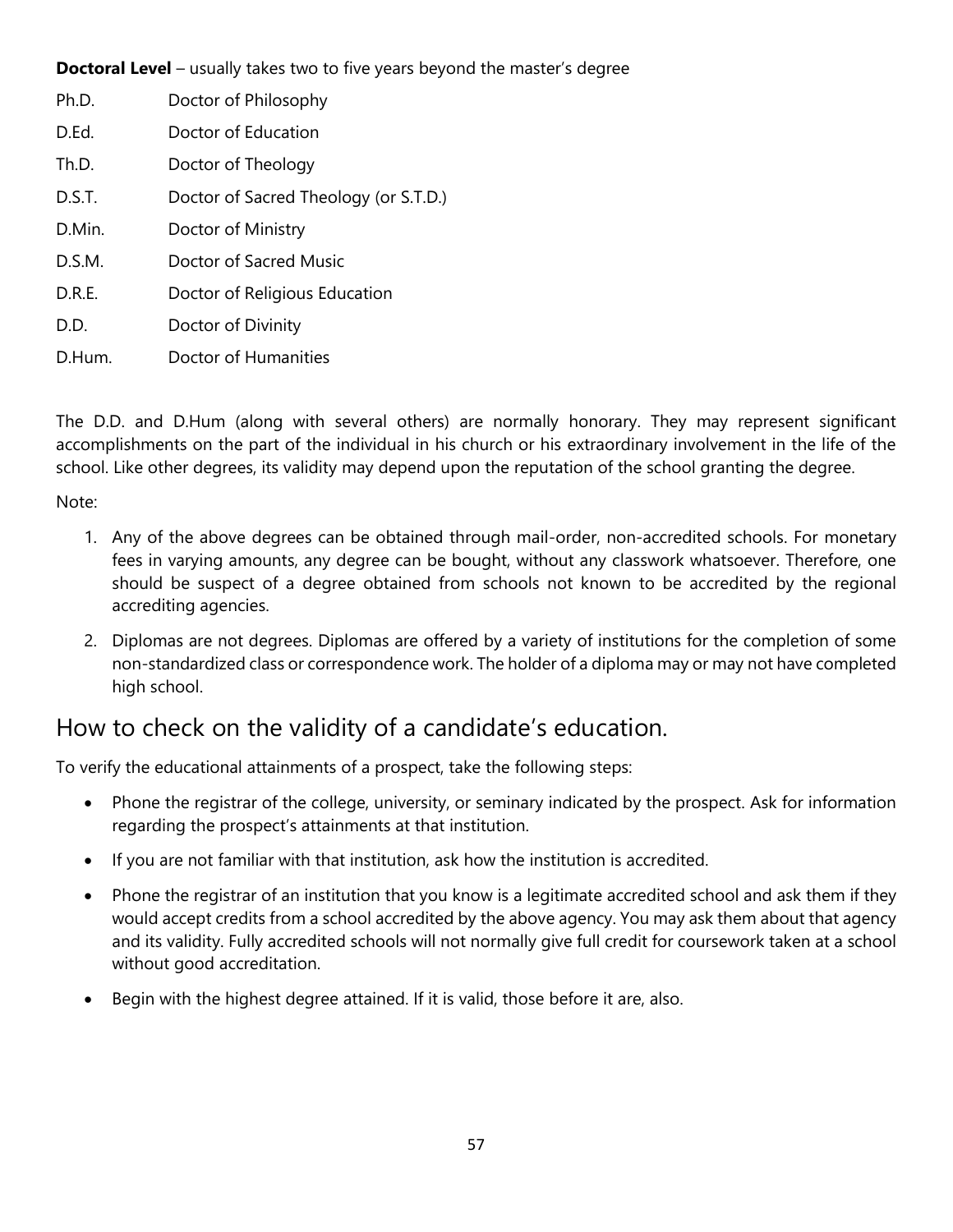## **Cover Letter to Send to a Reference**

# **Along with a Copy of Your Questionnaire**

Name

Address

City, State, Zip

Dear \_\_\_\_\_\_\_\_\_\_\_\_\_\_\_\_\_\_\_\_\_\_\_\_,

Your name has been given by \_\_\_\_\_\_\_(*candidate's name*)\_\_\_\_\_\_\_\_\_ as a reference. Our pastor search team is currently exploring the possibility of calling him to serve our church as pastor.

Enclosed you will find a questionnaire that we have developed to help us become better informed about each candidate we are considering. Please, take a few minutes and prayerfully complete the questionnaire and return it to us in the enclosed envelope at your earliest convenience.

Thank you for your assistance with this very important process. Please remember (candidate's name) and our team in prayer as we continue our process.

Sincerely,

Chairman's Name Search Team

Enclosure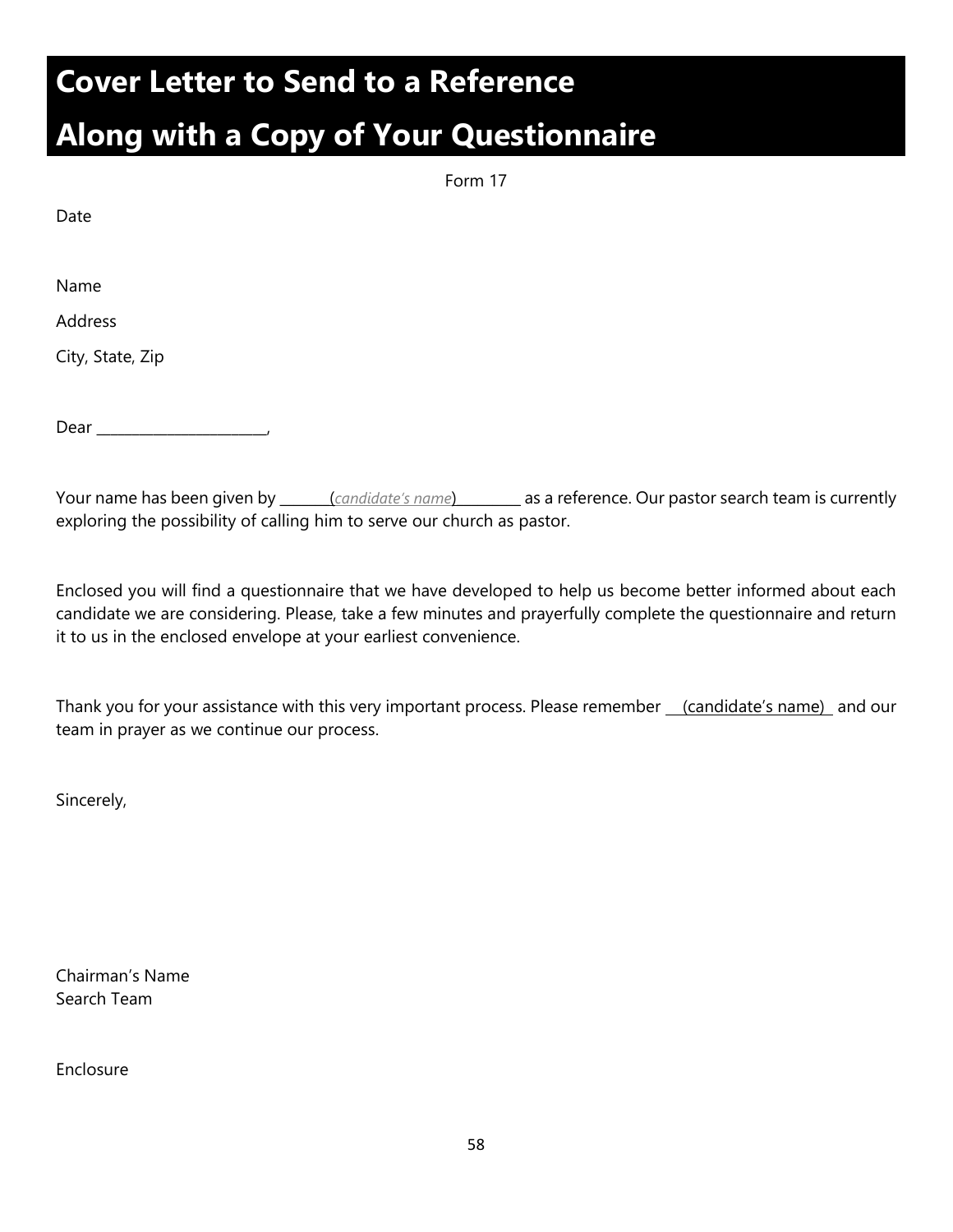# **Spouse Questionnaire**

Form 18

1. Please share your conversion experience.

- 2. What do you view as the highlights or spiritual markers of your Christian growth?
- 3. Were you aware of your husband's call to ministry before marriage? If no, explain how you have come to view this call to ministry?
- 4. How do you view your role as pastor's wife as it relates to his ministry?
- 5. What areas do you feel God has called and equipped you to serve in the church?

6. Describe your role in the family.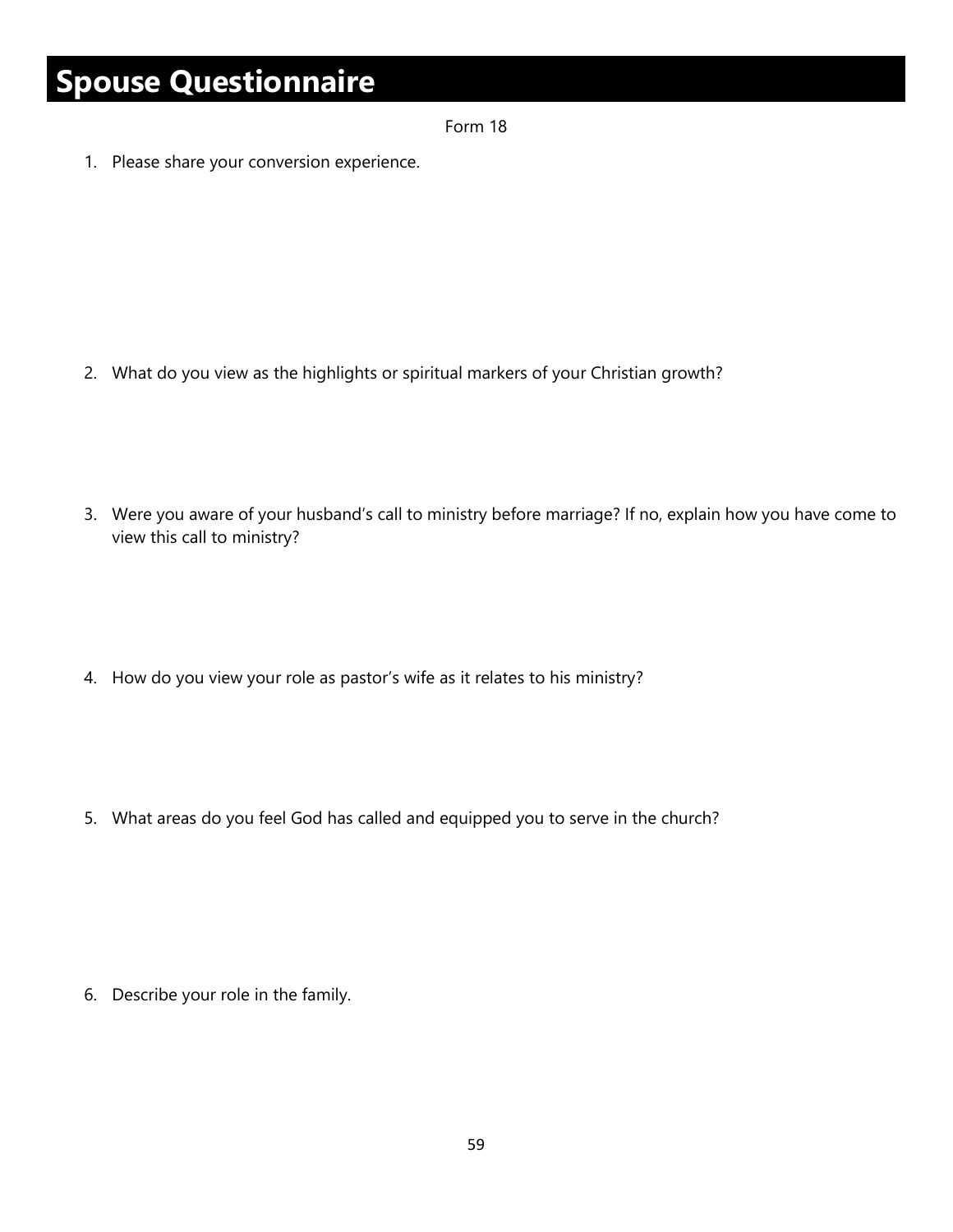- 7. How do you feeling about moving?
- 8. Will you be working outside the home?
- 9. How do you feel about being a pastor's spouse?

\_\_\_\_\_\_\_\_\_\_\_\_\_\_\_\_\_\_\_\_\_\_\_\_\_\_\_\_\_\_\_\_\_\_\_\_\_\_\_\_\_\_\_\_\_\_\_\_\_\_\_\_\_\_\_\_\_\_ \_\_\_\_\_\_\_\_\_\_\_\_\_\_\_\_\_\_\_\_\_\_\_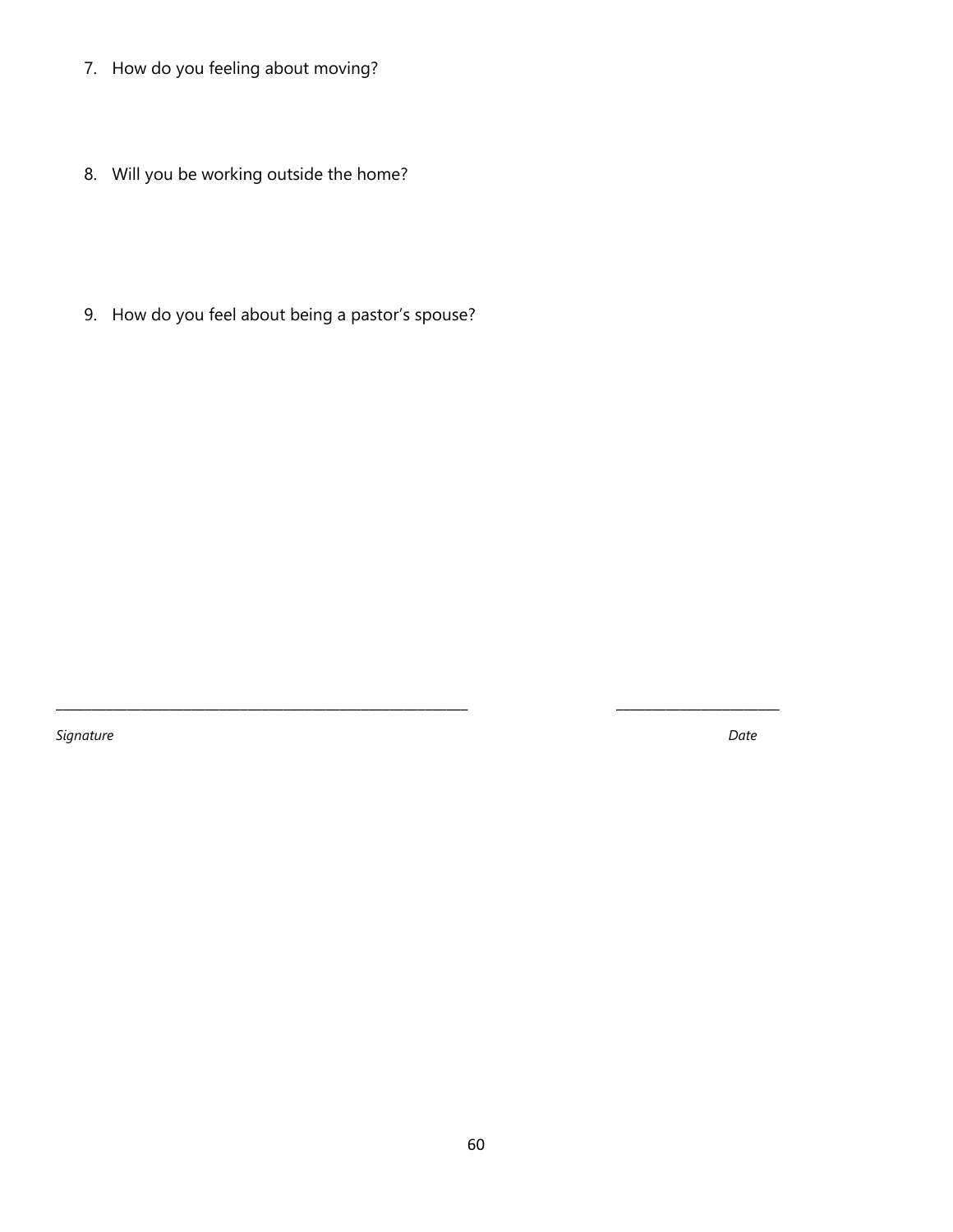# **Preaching / Video / Audio Listening Guide**

|  |                | Form 19                  |                                                                                                                                                                                                                                |  |  |  |
|--|----------------|--------------------------|--------------------------------------------------------------------------------------------------------------------------------------------------------------------------------------------------------------------------------|--|--|--|
|  |                |                          | Date: the contract of the contract of the contract of the contract of the contract of the contract of the contract of the contract of the contract of the contract of the contract of the contract of the contract of the cont |  |  |  |
|  |                |                          | Location: __________________                                                                                                                                                                                                   |  |  |  |
|  | □ Church Visit | $\blacksquare$ Videotape | $\blacksquare$ Audiotape                                                                                                                                                                                                       |  |  |  |

Points in the sermon that impressed me:

| My impressions of the prospect and the sermon:             |                     |             |             | <b>YES</b> | <b>NO</b> |
|------------------------------------------------------------|---------------------|-------------|-------------|------------|-----------|
| Positive                                                   |                     |             |             | О          | o         |
| Enthusiastic                                               |                     |             |             | $\Box$     | o         |
| Clear                                                      |                     |             |             | О          | o         |
| Personal warmth                                            |                     |             | О           | о          |           |
| <b>Good illustrations</b>                                  |                     | О           | о           |            |           |
| Humor                                                      |                     | О           | o           |            |           |
| Good personal appearance                                   | О                   | о           |             |            |           |
| Good introduction                                          |                     |             |             | О          | о         |
| Obvious preparation                                        |                     |             |             | О          | o         |
| Spoke distinctly                                           |                     |             |             | О          | o         |
| Stayed with subject                                        |                     |             |             | О          | о         |
| Inspiring                                                  |                     | О           | O           |            |           |
| Doctrinally sound                                          |                     | о           | o           |            |           |
| Appeal to the mind                                         |                     | О           | О           |            |           |
| Appeal to the emotions                                     | О                   | o           |             |            |           |
| Good conclusion                                            | О                   | o           |             |            |           |
| Applied sermon to everyday life                            |                     |             |             | о          | о         |
| Felt God's presence and power during the sermon            |                     |             | о           | о          |           |
| Would this kind of preaching meet the needs of our church? |                     |             |             | $\Box$     | О         |
| Use of notes:                                              | Excellent $\square$ | Good $\Box$ | Fair $\Box$ |            |           |
| Pulpit manner:                                             | Excellent $\square$ | Good $\Box$ | Fair $\Box$ |            |           |

Approximate length of sermon: \_\_\_\_\_\_\_\_\_\_\_\_\_\_\_\_\_\_\_\_\_\_ \_\_\_\_\_\_\_\_\_\_\_\_\_\_\_\_\_\_\_\_\_\_\_\_\_\_\_\_\_\_\_\_\_\_\_\_\_\_\_\_\_\_\_\_\_\_\_\_\_\_\_\_

*Team Member*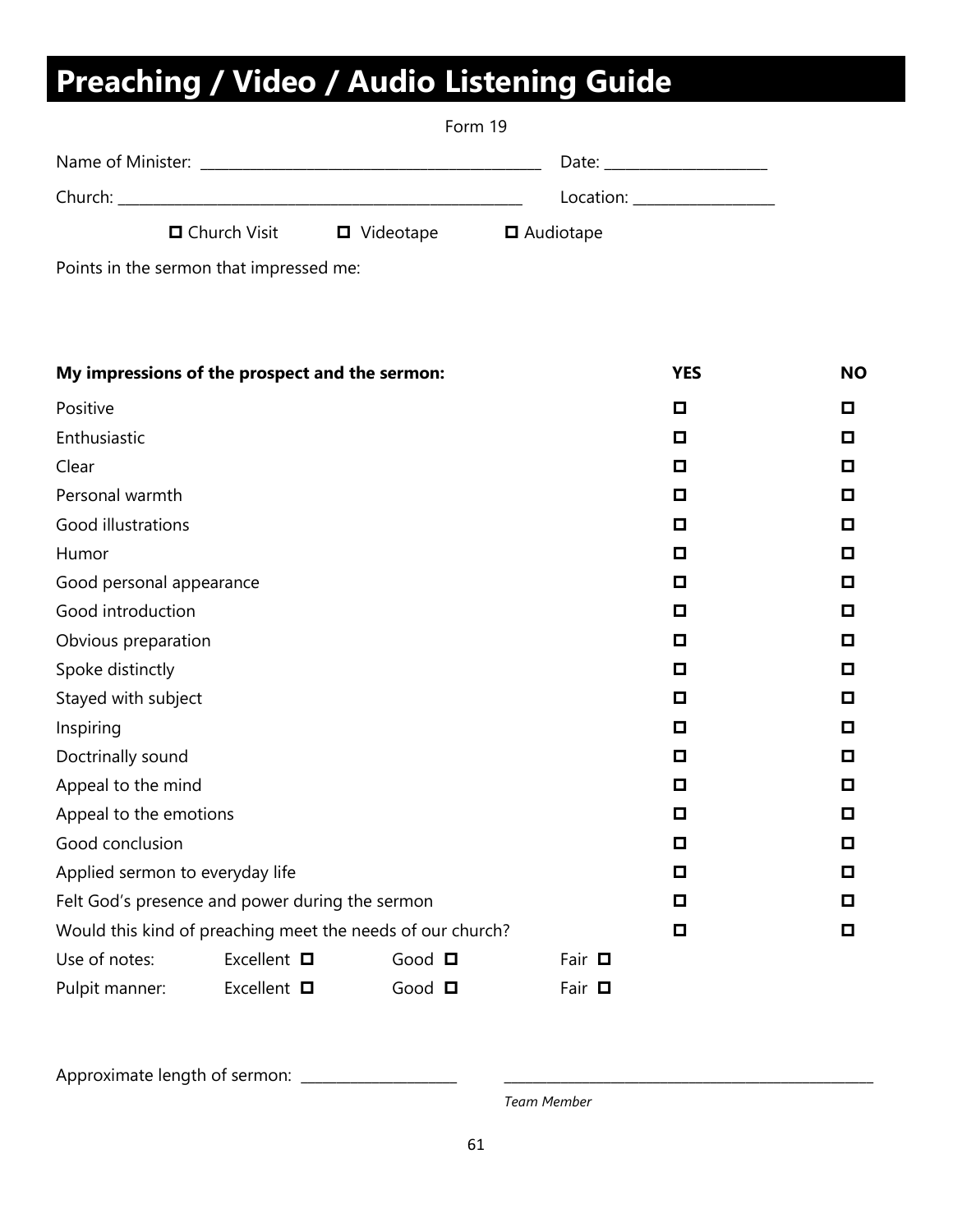# **Letter from Search Committee Consultant**

Form 20

Church Consultants of America 777 North 7<sup>th</sup> Street Heavenly Harbor, MN 77777-7777

Dear Pastor Search Team,

We appreciate the confidence you placed in us to help you identify the right pastor for your church. After looking at hundreds of resumes and making thousands of calls, a model minister has been found that should suit everyone on your team. It is guaranteed that he will please all the people in the church. Here are just a few of his outstanding qualities:

- \* He preaches only 20 minutes, but thoroughly expounds the Word.
- He condemns sin, but never hurts anyone's feelings.
- \* He works from 8:00 a.m. to 10:00 p.m. doing every type of work from preaching in the pulpit to janitor work.
- \* He makes \$100 a week, sears good clothes, buys good books regularly, has a nice family, drives a nice car, and gives \$50 a week to the church.
- \* He stands ready to give to any good cause
- His family is completely model in deportment, dress and attitude
- $#$  He is 26 years old and has been preaching for 30 years
- He is tall, short, thin, heavy set, handsome, has one brown eye and one blue eye, hair parted in the middle, left side dark and straight, right side blond and wavy.
- He has a burning desire to work with teenagers and to spend all his time with the other people.
- \* He smiles all the time with a straight face because he has a sense of humor that keeps him seriously dedicated to his work.
- \* He makes 15 calls a day on church members, spends all his time evangelizing the unchurched, and is never out of the office.

Now comes the true confession time. After spending all that time and energy, our computers went down and I have not been able to recover his resume. If and when I find it, I will immediately pass it on to you.

Yours in Christ,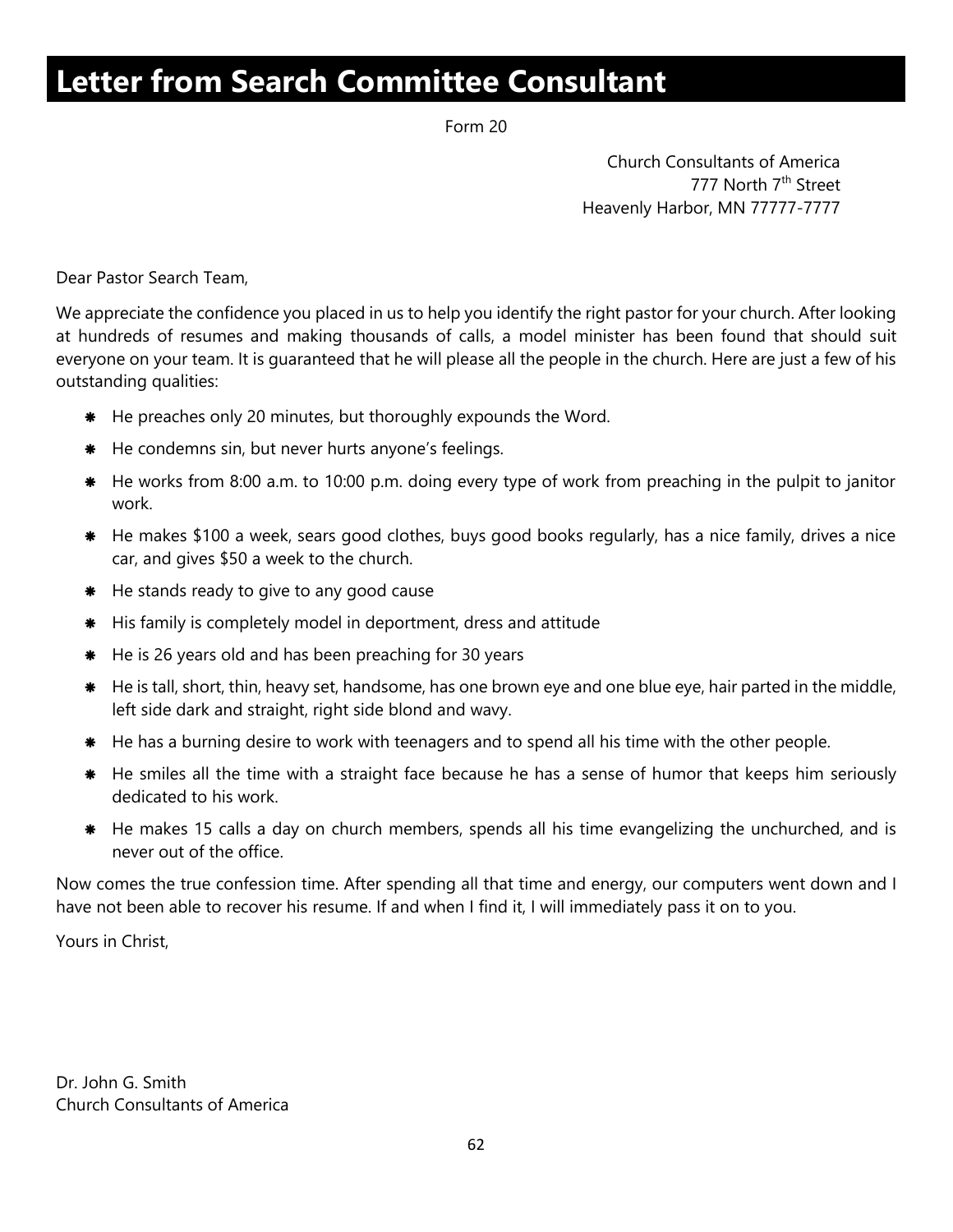# **Memo to Church**

Form 21

To: Church

From: Pastor Search Team

Subject: Summary of Pastoral Candidates

In our search for a suitable pastor, we have prayerfully considered several candidates. The following is a summary of each candidate and our assessment. Of the candidates investigated by the team, only one was found to have the necessary qualities, and we are working to schedule a time for him to come to our church in view of a call.

**Adam**: Good man but problems with his wife. Also one reference told of how his wife and he enjoy walking nude in the woods.

**Noah:** He has 120 years of preaching experience, but no converts. Prone to unrealistic building projects.

**Abraham:** He took off to Egypt during hard times. We heard reports of wife-swapping, but the facts seem to show he never slept with another man's wife. However, he did offer to share his own wife with another man.

**Moses:** A modest and meek man, but poor communicator. He stutters; and his former congregation says he loses his temper over trivial things.

**David**: the most promising leader of all until we discovered the affairs he had with his neighbor's wife. He might have been considered for minister of music had he not "fallen."

**Solomon:** Great preacher, but our parsonage would never hold all those wives. He has a reputation for wisdom but fails to practice what he preaches.

**Elijah:** He proved to be inconsistent, prone to depression, and is known to fold under pressure.

**Elisha:** Reported to have lived with a single widow while at his former church.

**Hosea:** A tender and loving pastor, but his family life is in a shamble. Our church could never handle his wife's occupation.

**Jeremiah:** He is emotionally unstable, an alarmist; negative, and always lamenting things.

**Isaiah:** Claims to have seen angels in church.

**Amos:** To backward and unpolished. With some seminary training he might have promise but has a hang-up against wealthy people. He would be a better fit with an inner-city church.

**John:** He says he is a Baptist but lacks tact and definitely does not dress like one. He understands that he has a rather unusual diet and therefore would not fit in at a church potluck supper. We also heard he provokes denominational leaders.

**Peter:** Has a bad temper, has been known to curse, and has even denied Christ publicly. Had a big run-in with Paul in Antioch. Very aggressive, is a loose cannon.

**Paul:** Powerful CEO type leader and fascinating teacher. However, he is short on tact, unforgiving with younger preachers, too harsh, and he preaches far too long.

**Timothy:** He has potential but is much too young for the position.

**Jesus:** He tends to offend church members with his preaching, especially Bible scholars. He is also too controversial. He even offended the search team with his pointed questions. And, of course, he is single.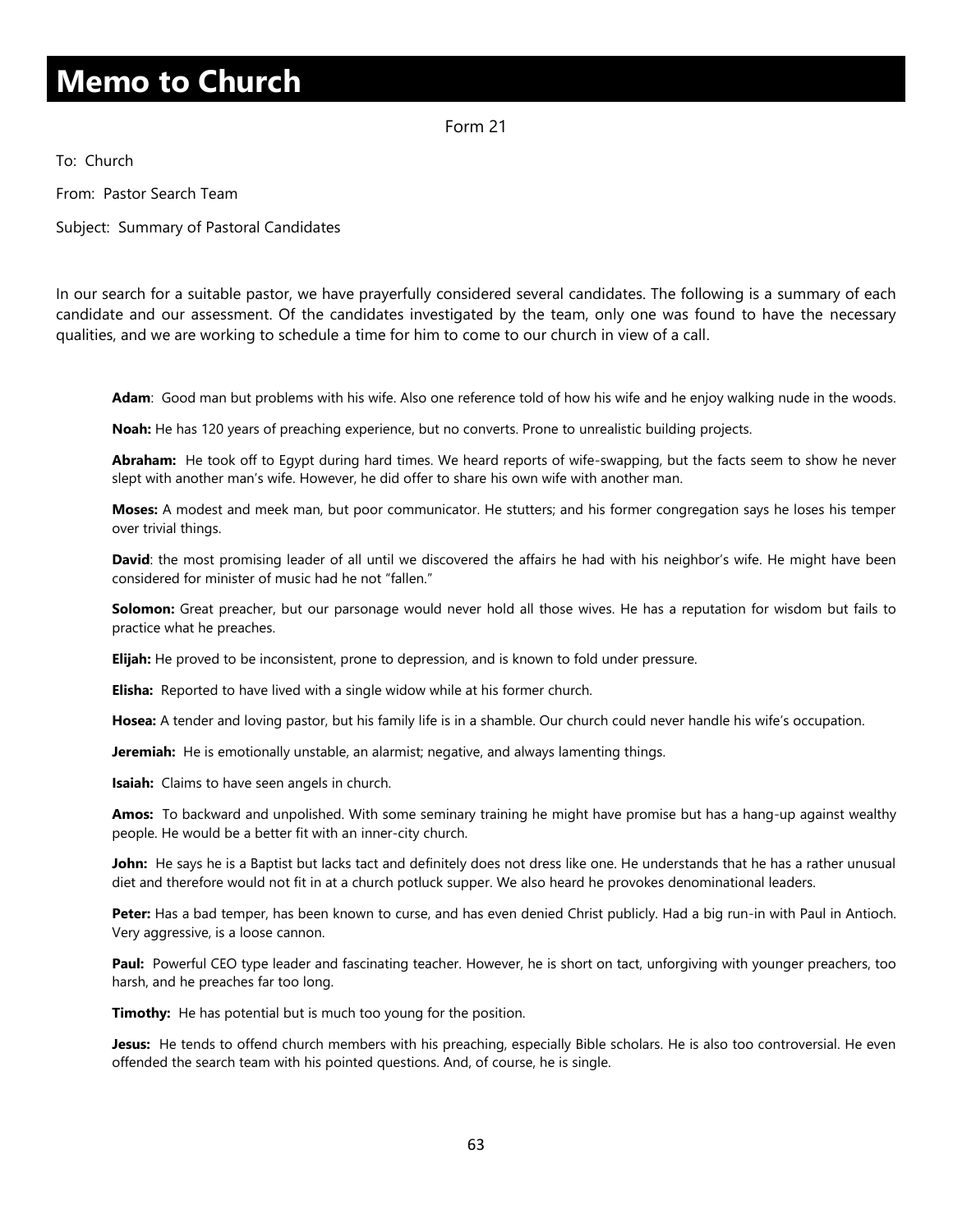**Judas:** He seemed to be very practical, cooperative, good with money, cares for the poor, and dresses well. We all agreed that he is just the man we are looking for to fill the vacancy as our Pastor.

Remember to be in prayer for the Sunday that Judas will be in our church in view of a call.

Sincerely,

Team Leader, Pastor Search Team.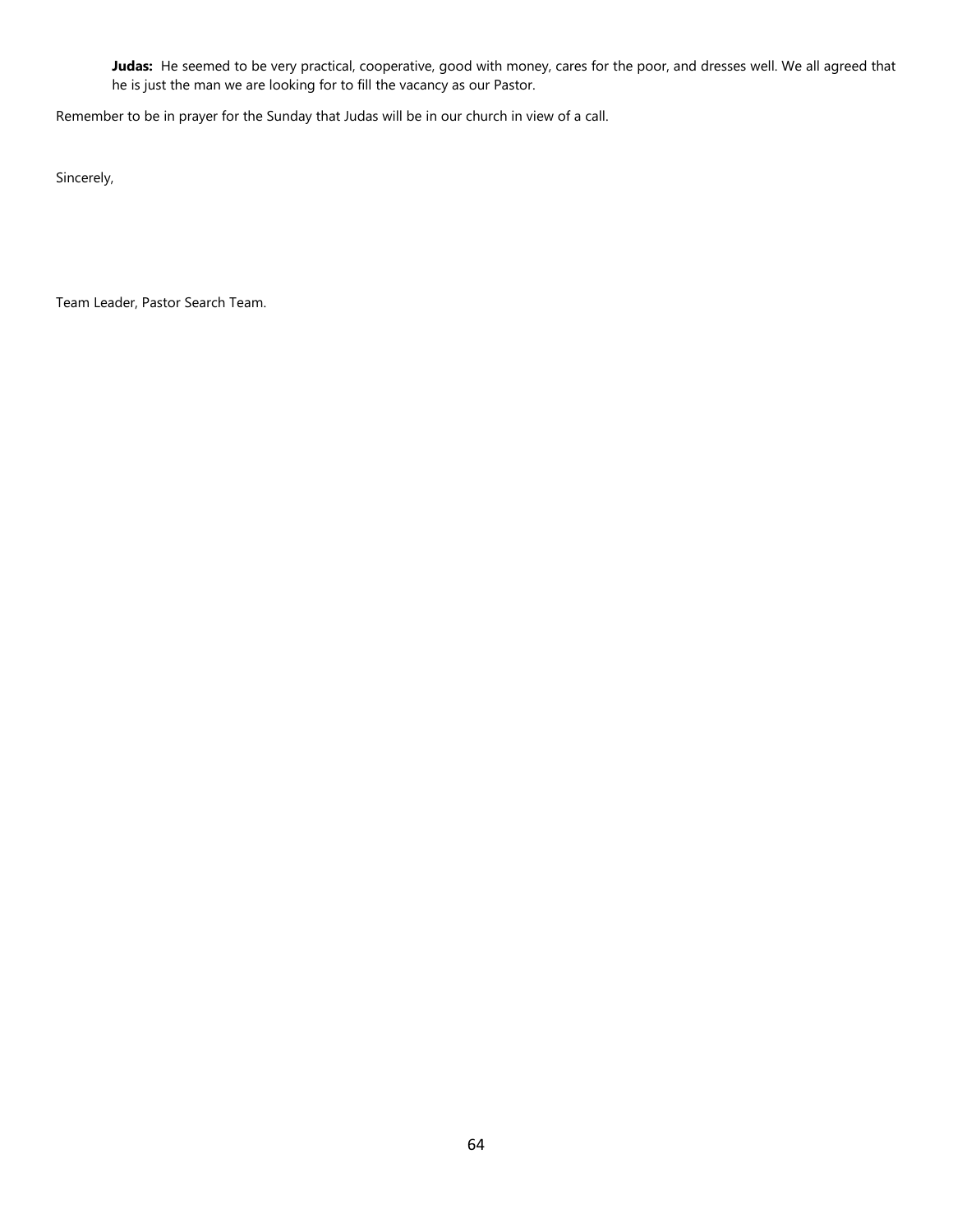# **Interview Questions**

#### Form 22

Please note: Good interview questions cannot be answered with a simple yes or no. Good questions call for some details in the answer. Do not be afraid to ask hard questions. Learn as much as you can about the prospect at this time. This is a comprehensive compilation of questions for a ministerial candidate. Select the questions that best fit your needs. Add others as appropriate to the position.

- 1. Ask for clarification of any questions you might have after reviewing the returned questionnaires and reference responses.
- 2. Describe important people in your life and tell how they influenced you.
- 3. Do you and your family easily make adjustments to a new culture and climate?
- 4. Describe success and failures in your ministry.
- 5. What strengths do you bring to ministry?
- 6. How have you grown since entering the ministry?
- 7. Where do you now need to grow?
- 8. How do you allot your time among pastoral ministries?
- 9. What do you like most about ministry?
- 10. What do you like least about ministry?
- 11. How do you fit in with Southern Baptist life today?
- 12. Do you support the Cooperative Program?
- 13. What do you do for fun?
- 14. Describe your current family and tell how each member relates to the others and to the church?
- 15. Do any of your family members have special needs?
- 16. How do you encourage spiritual growth in your family?
- 17. What is your wife's role in your ministry?
- 18. Describe your personal financial situation.
- 19. What is your position concerning missions?
- 20. What is your conviction and policy concerning evangelism?
- 21. What is your policy concerning pastoral visitation?
- 22. What is your policy concerning pastoral counseling?
- 23. What do you consider, in the order of their importance, your chief duties as pastor?
- 24. Do you think your best work can be done in a relatively short or a relatively long pastorate?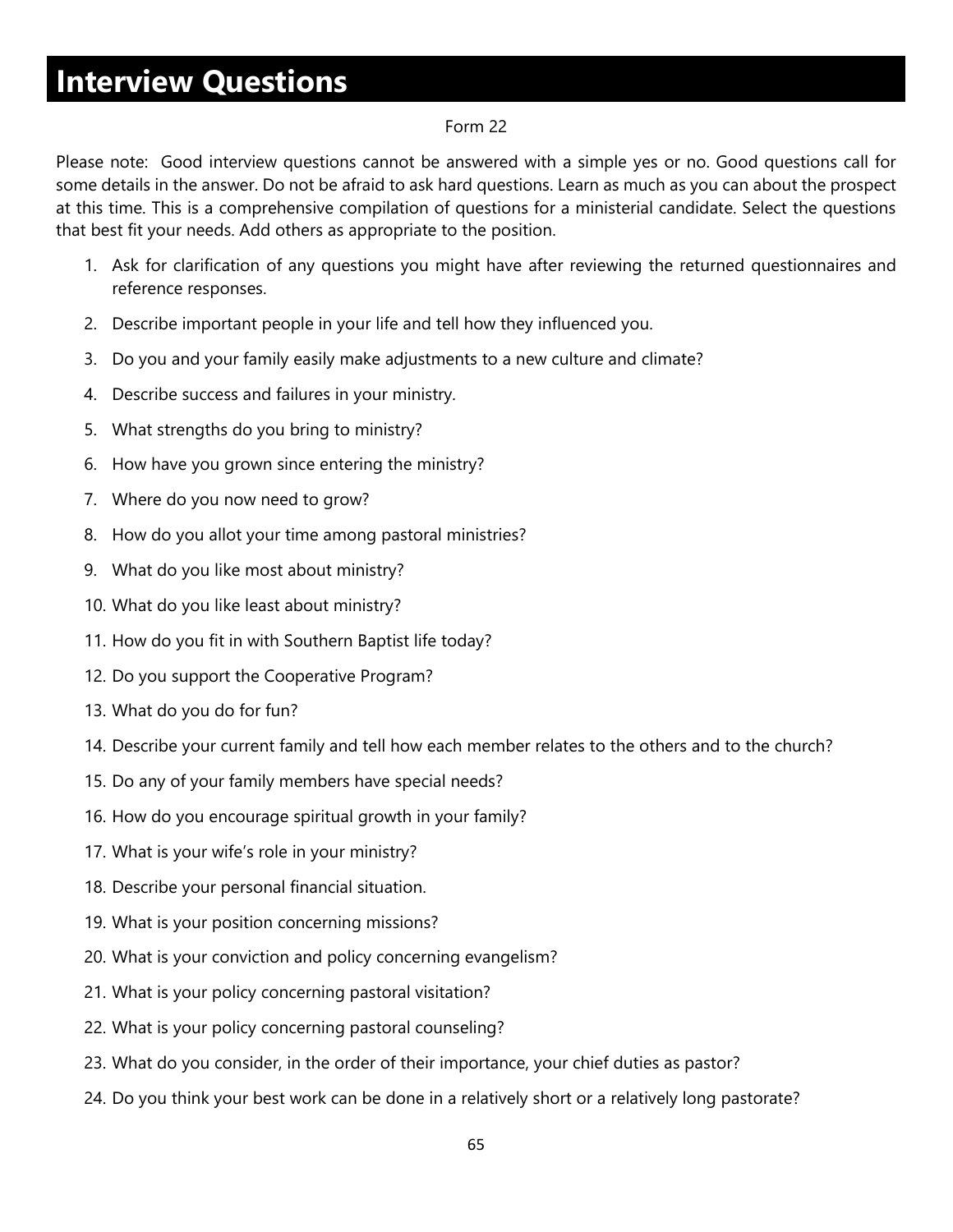- 25. What would the ideal decision-making model look like to you?
- 26. What method would you use in accomplishing the goals and business affairs of the church (e.g. self-led, team led, deacon led)?
- 27. What will be your involvement with teams?
- 28. How do you see the role of deacon in the church?
- 29. What are your convictions concerning these issues?
	- Alcohol and drugs
	- Abortion
	- Gambling
	- Pornography
	- Racial prejudice
	- Divorce

30. How active are you in…

- Associational work
- State Convention work
- Southern Baptist Convention work
- Civic clubs/social organizations in the community
- 31. The church allows you revivals, conventions, etc. How many of these do you normally attend/conduct in a year?
- 32. What style of public worship and preaching do you prefer?
- 33. Do you schedule office hours and days off?
- 34. Describe your effectiveness in reaching the community in which you currently live.
- 35. Describe what you would do to reach our community.
- 36. What are your hobbies? What do you do for entertainment?
- 37. How would you rate your interpersonal skills?
- 38. Describe your health.
- 39. How many and what books have you read in the past twelve months?
- 40. Describe your leadership effectiveness.
- 41. How do you go about making changes in the church?
- 42. Describe your spiritual health and your feelings about spiritual accountability.
- 43. Describe your personal, private devotional time.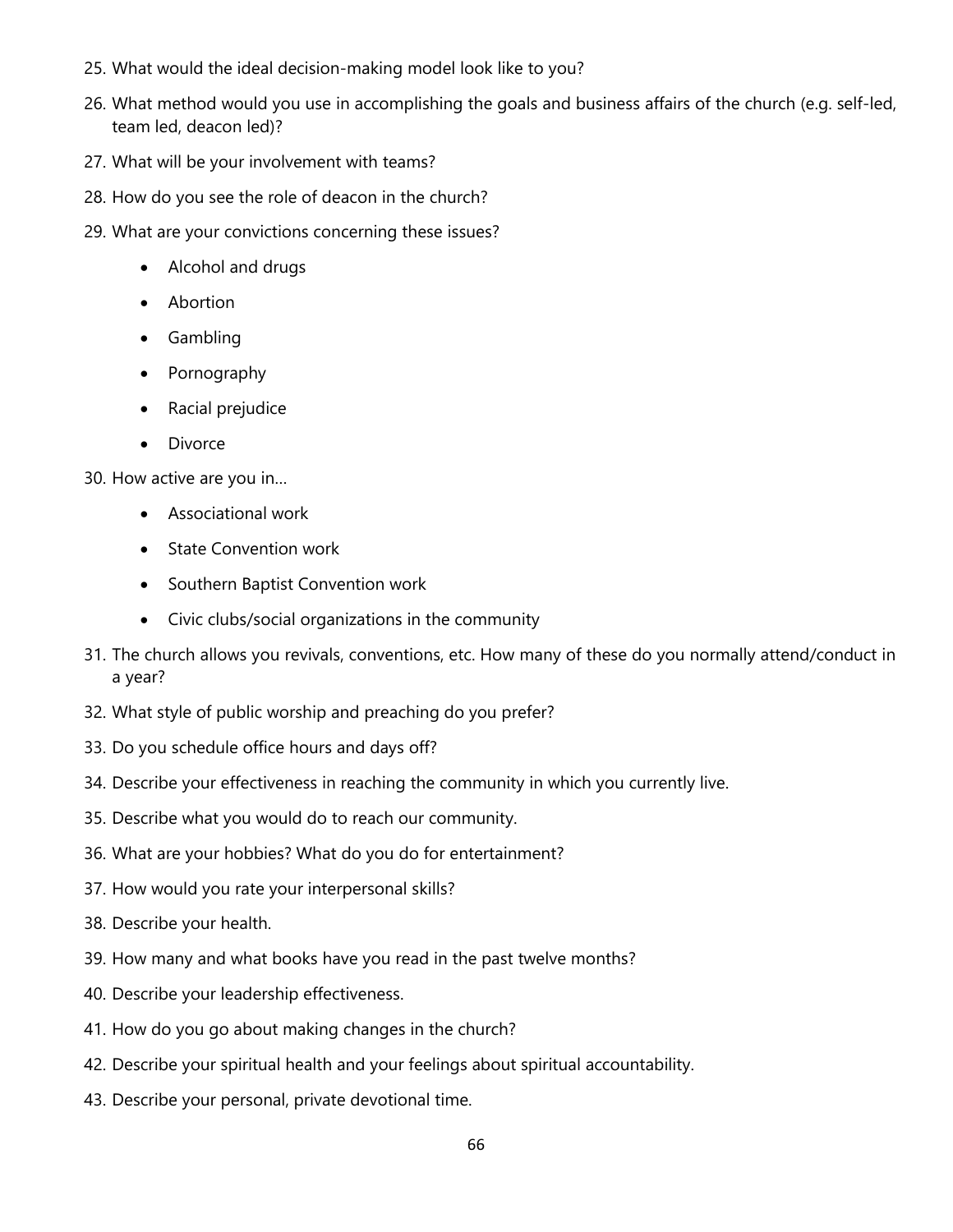- 44. What are your measurements for success in ministry?
- 45. How comfortable do you feel in working with all age groups that make up the membership of the church?
- 46. Discuss your work schedule and how you divide your time in the range of responsibilities.
- 47. How would you describe an effective worship service?
- 48. To what extent is your family involved in your ministry, and how would they feel about moving?
- 49. What do you and your family enjoy doing together?
- 50. Share your plans for personal and professional growth.
- 51. How do you relate to other denominations?
- 52. What doctrines do you think are essential?
- 53. What are your greatest strengths and your greatest weaknesses?
- 54. Four of the major elements of kingdom leadership are leadership, communication, administration, and ministry. Of these areas, which do you consider your greatest strength in the ministry and why?
- 55. What is your personal belief about the nature and function of the church?
- 56. What is your concept of the role of the laity (both men and women) in the church?
- 57. What is your philosophy of stewardship and tithing? Do you tithe?
- 58. How do you keep up-t0-date with recent developments in church-related issues?
- 59. Map out for us the manner in which you use your time throughout the week.
- 60. Where does your family fit into your task as a minister? Does your family support your calling and vocation? What role does your wife play in the church?
- 61. What is your concept of the Bible?
- 62. How do you measure success in ministry? How do you know when you have done a good or a bad job?
- 63. Who are your closest friends?
- 64. How do you relate to other ministers?
- 65. What is important to you in handling conflicts between yourself and a member of the congregation?
- 66. When you change churches, what do you think is the most important thing for you to do during the first year?
- 67. How do you work with the leadership of the church in planning? What role do you see for the laity in the decision-making process of the church?
- 68. Give us your beliefs concerning the basic Baptist doctrines as stated in The Baptist Faith and Message.
- 69. Why would you consider moving to another church?
- 70. How do you classify/describe your preaching style?
- 71. Do you have outside business interests? If so, explain what they are.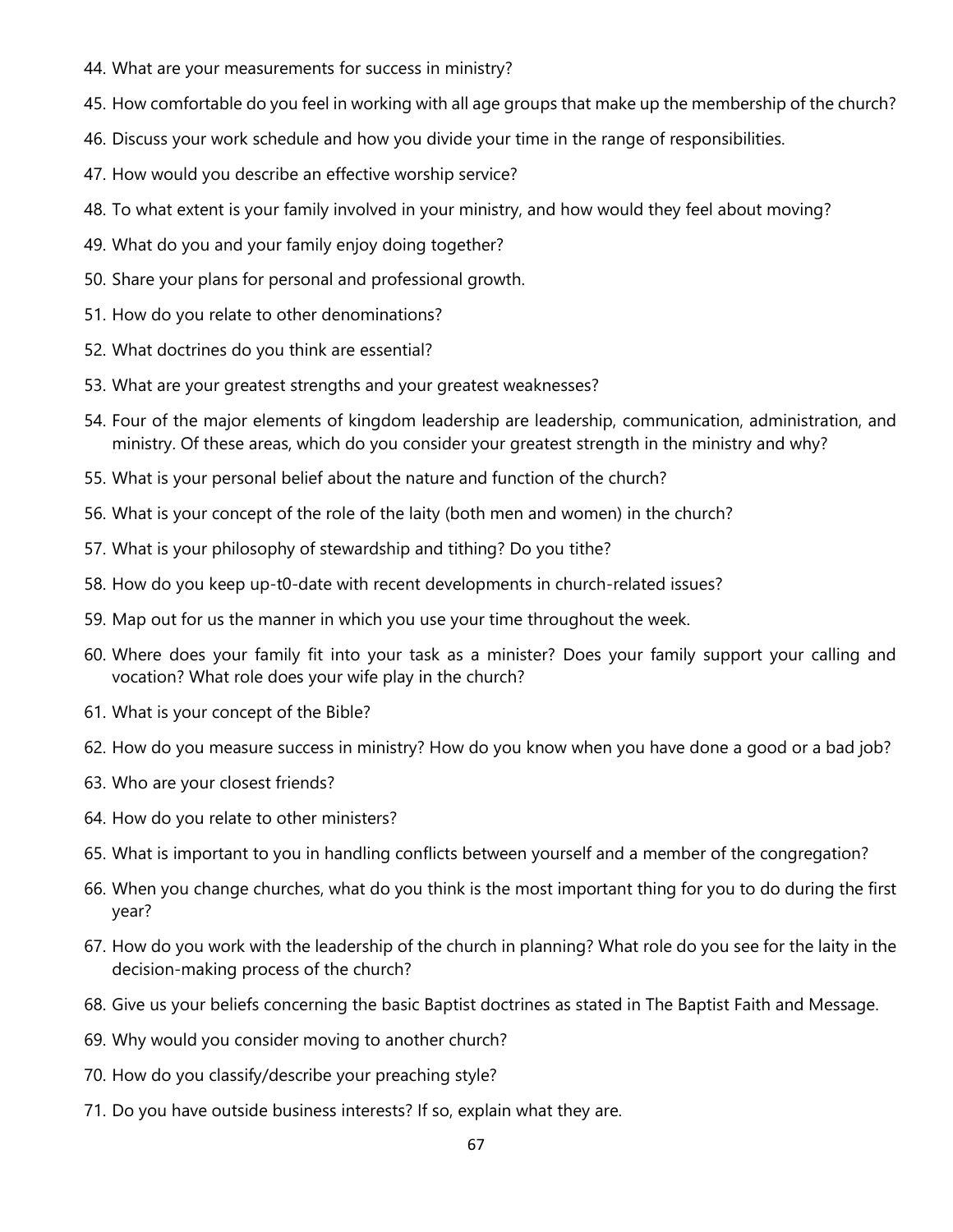- 72. Do you do personal counseling and, if so, on what level? How extensive is your training in this area.
- 73. How do you manage disagreements in your church?
- 74. Who are your mentors/models in ministry (past or present)?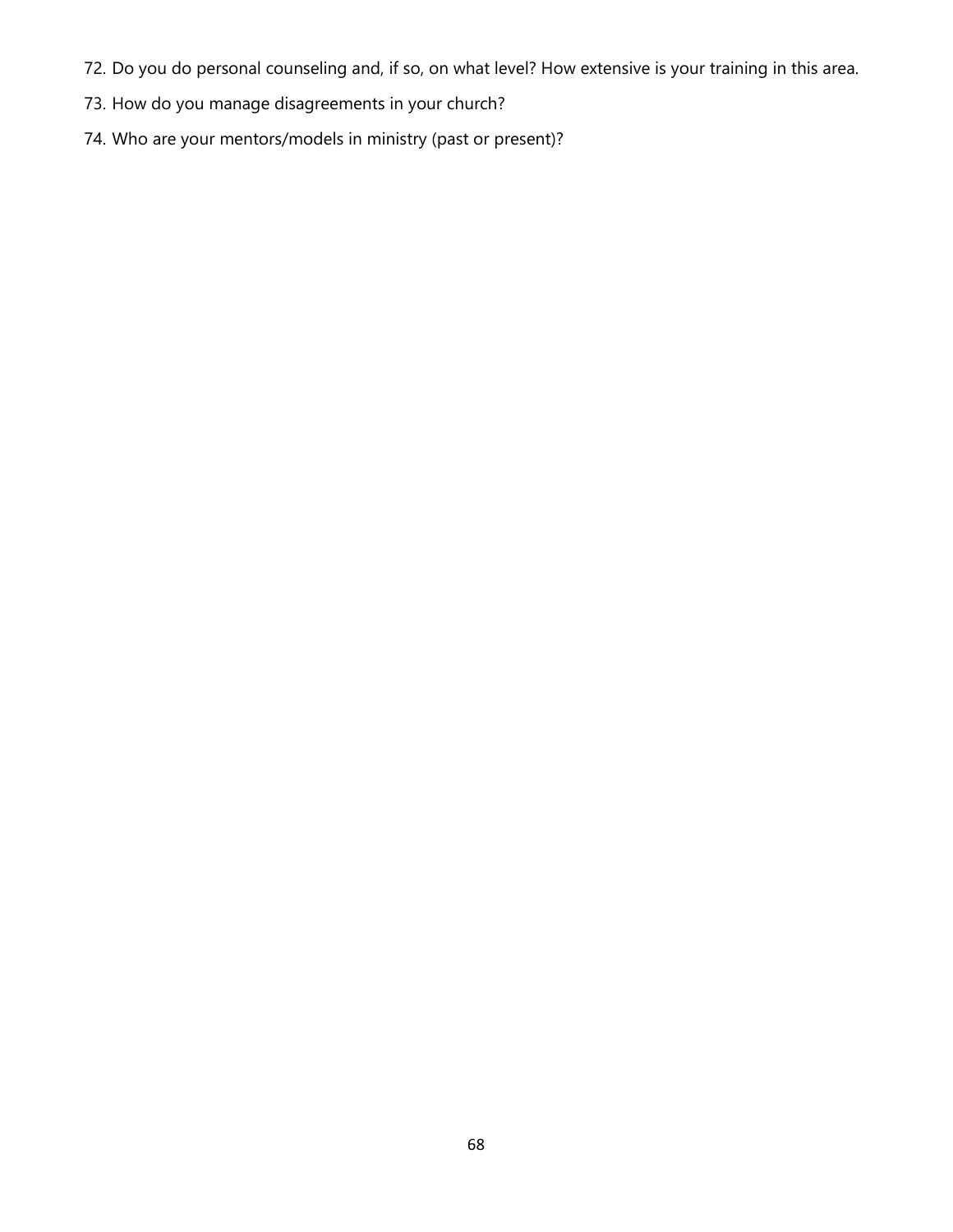## **Questions a Team Should be Prepared to Answer**

Form 23

He should ask you:

- 1. How long has your church been without a pastor?
- 2. How did the former pastor leave?
- 3. What is the church indebtedness?
- 4. What is your plan for paying off this debt?
- 5. What sort of physical facilities does the church have?
- 6. How large is your church membership?
- 7. How many resident members does your church have?
- 8. What is the Team's opinion of the church's growth potential?
- 9. In what measure or percentage does the church give to the Association, State and Convention?
- 10. Does the church have a budget? If yes, what is the total budget of the church and is it being met on an ongoing basis.
- 11. What are your anticipations regarding staff other than the pastor?
- 12. What activities does the church usually undertake in the Discipleship and Stewardship areas? (January Bible Study, Missions Offerings, Growth Projects, Doctrine Study, Experiencing God, etc.)?
- 13. What are the man teams of the church and how do they function to help the church do it's work?
- 14. What is the focus of your deacon body?
- 15. How would you describe the current spiritual condition of your church?
- 16. What do you propose to pay for pastoral support (See Form 13)?
	- Housing
	- Travel reimbursement
	- Social Security Offset (this cannot be paid directly by the church, but can be given as a fringe benefit.)
	- Health insurance
	- Annuity for retirement
	- Conference and Convention Expenses (Evangelism Conference, Pastor's Retreat, Sate Convention, National Convention)
	- Book fund for pastor to buy books that are to be his own
- 17. What is the church's policy on pulpit supply?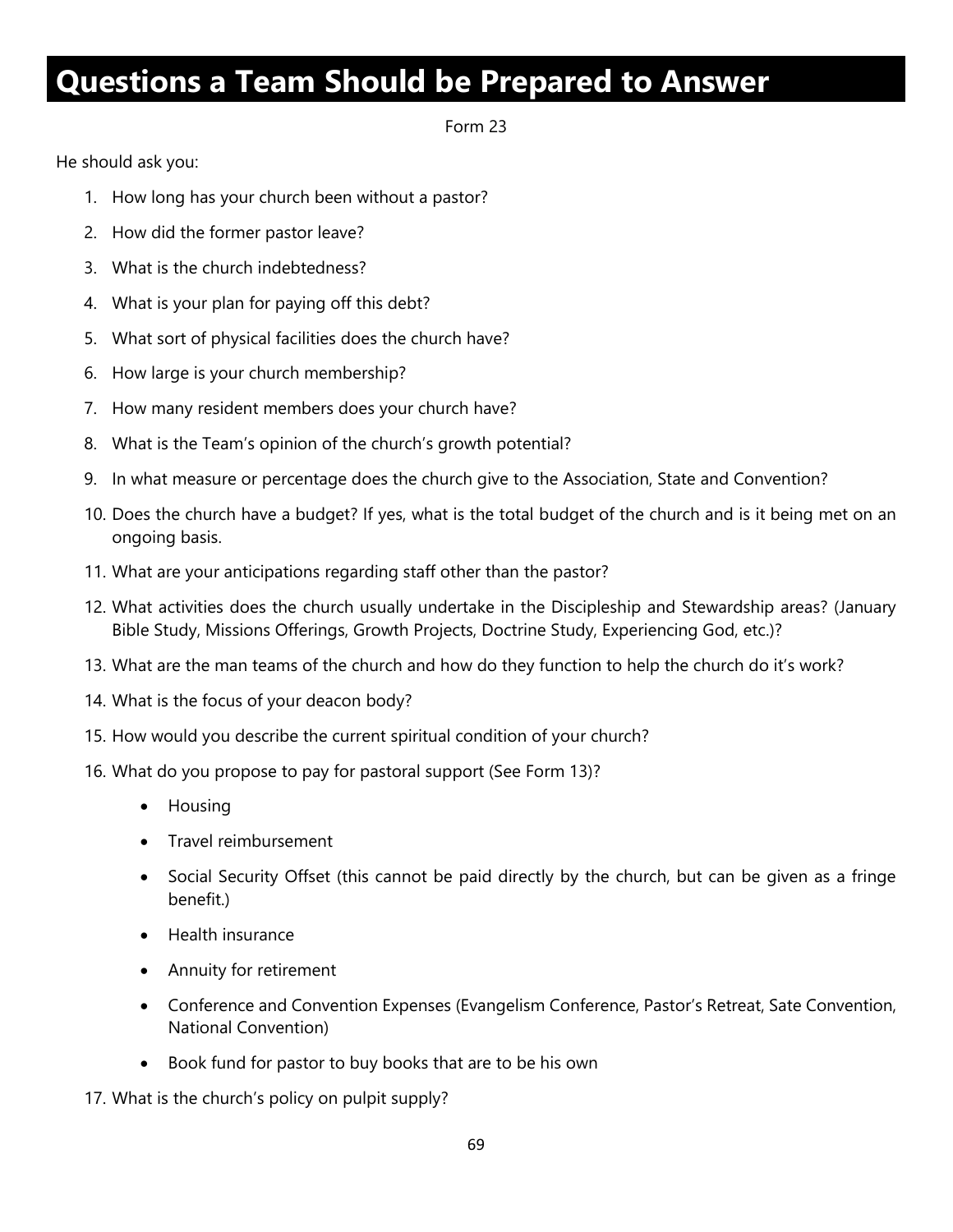- 18. How often does the church hold revival services and what is the church's policy on financing revivals (advertising, travel expense reimbursement, what do you do for housing and meals, honorariums, etc.)?
- 19. What is the church's policy for the pastor to be away in revivals, leading conferences, vacation, and sick leave?
- 20. What do you expect from the pastor concerning preaching, administration, counseling, visitation, and general planning?
- 21. Pastor's weekly time off (one or two days)?
- 22. What do you expect of the pastor's wife?

Source: Wayne Oakes, Pastor Search Team (Cary: Baptist Convention of North Carolina, 1977)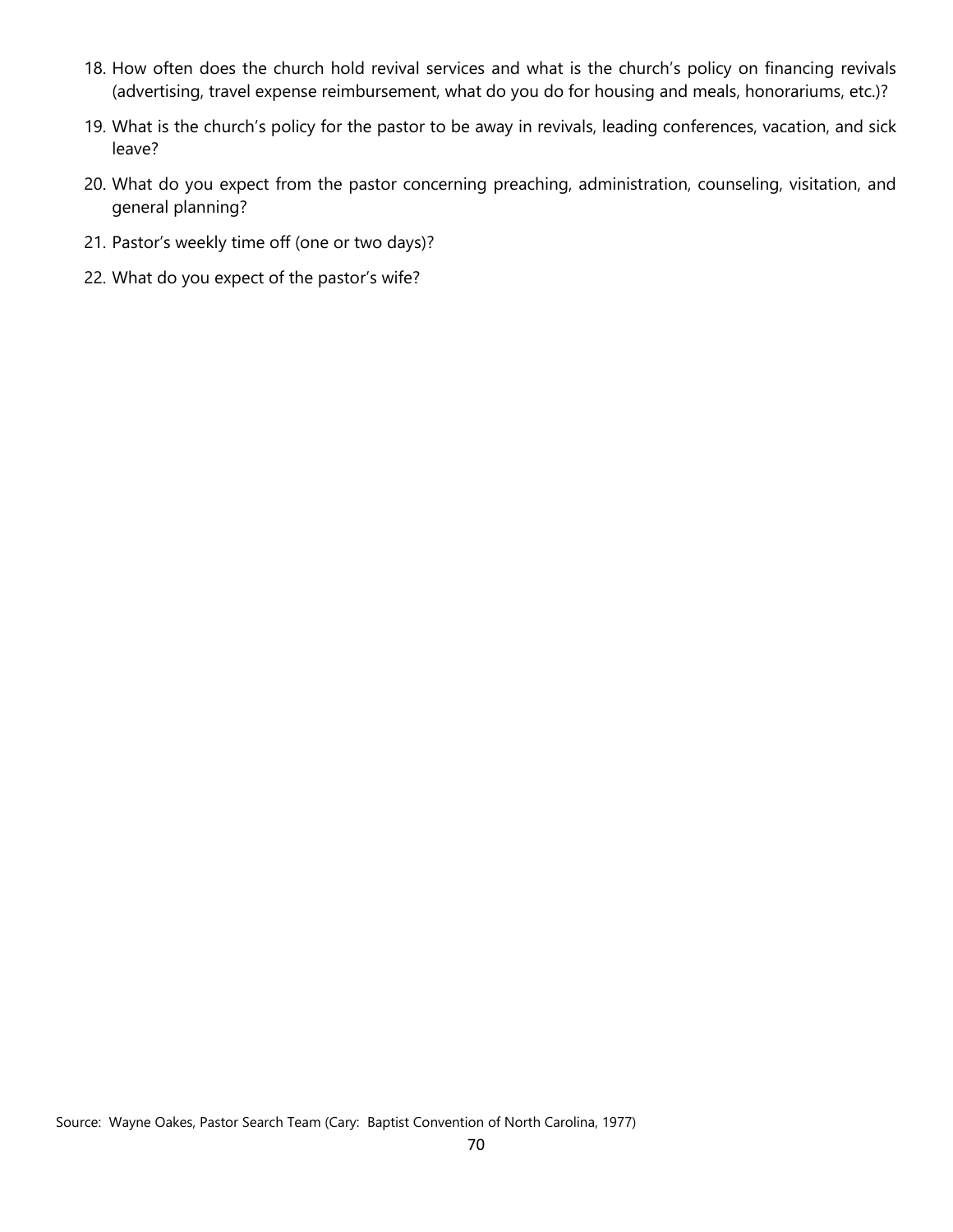# **FILE COVER SHEET**

Form 24

### WARNING NOTICE!

The contents of this file are confidential personnel information. This information was gathered solely to help the search team make informed decisions about recommending this person to a position of ministry.

It is a violation of confidentiality and personal privacy to use this information for any other purpose. Violation of this purpose may result in significant legal repercussions.

The information in this file is for the use only by the search team in determining a person's suitability to serve as a minister and cannot be used for any other reason.

Please place this as the first item in each candidate's fie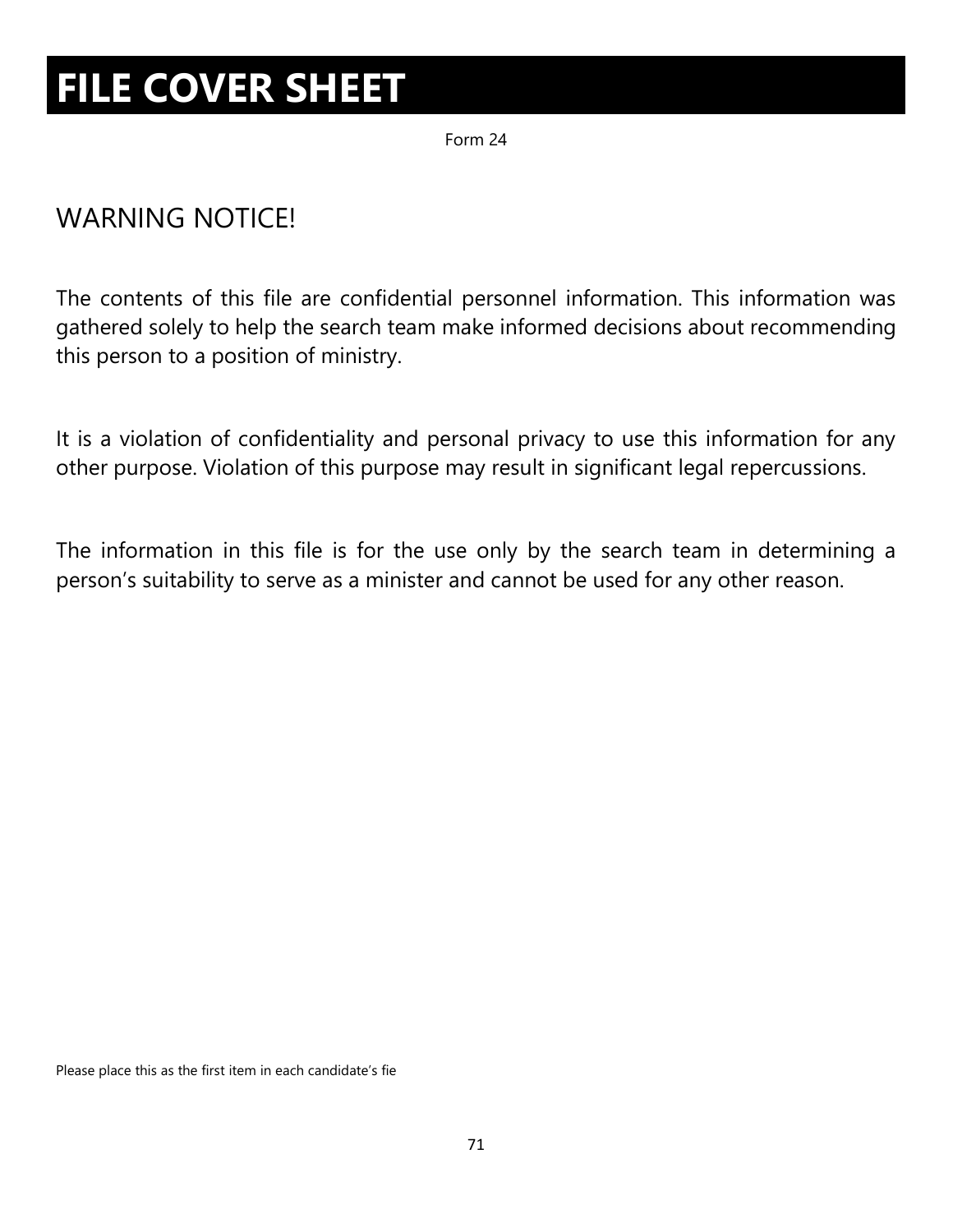### Background Check Letter to Candidate

Form 25

Date

Name

Address

City State Zip

Dear \_\_\_\_\_\_\_\_\_\_\_,

Thank you for your willingness to discuss with our team the possibility of your coming to serve as the pastor of our church. We are grateful for the time you have given in order for us to become better acquainted with your ministry and your family. We certainly believe that this is the direction God would have us to be moving.

We recognize that we have a responsibility to be honest and open with you in order to build a strong, caring relationship of trust. We acknowledge, also, a responsibility to our congregation and the expectations they have of us. Therefore, we request that you answer the questions on the enclosed form and return it to us as soon as possible.

Unfortunately, we live in a time of occasional misdeeds from members of the clergy, and a time when churches are not immune to litigation. Please understand that we wish we did not need to ask the questions. These questions are not meant to insinuate any negative thinking or distrust on our part. We simply sense a need to have this information on file for your and our protection. Should there be a response that is potentially problematic, we can honestly report that the team discussed it and an informed decision was made to proceed.

If you do not come to serve as our pastor, this form will be returned to you; and no copies of it will be made. If you become our pastor, this form will be placed in a closed file and used only to substantiate that the team followed a thorough process in determining the suitability of the person called to serve as pastor.

You are asked to complete the questions and return the form to our team chairman. Thank you for your assistance in this matter.

Sincerely,

\_\_\_\_\_\_\_\_\_\_\_\_\_\_\_\_\_\_ Church Search Team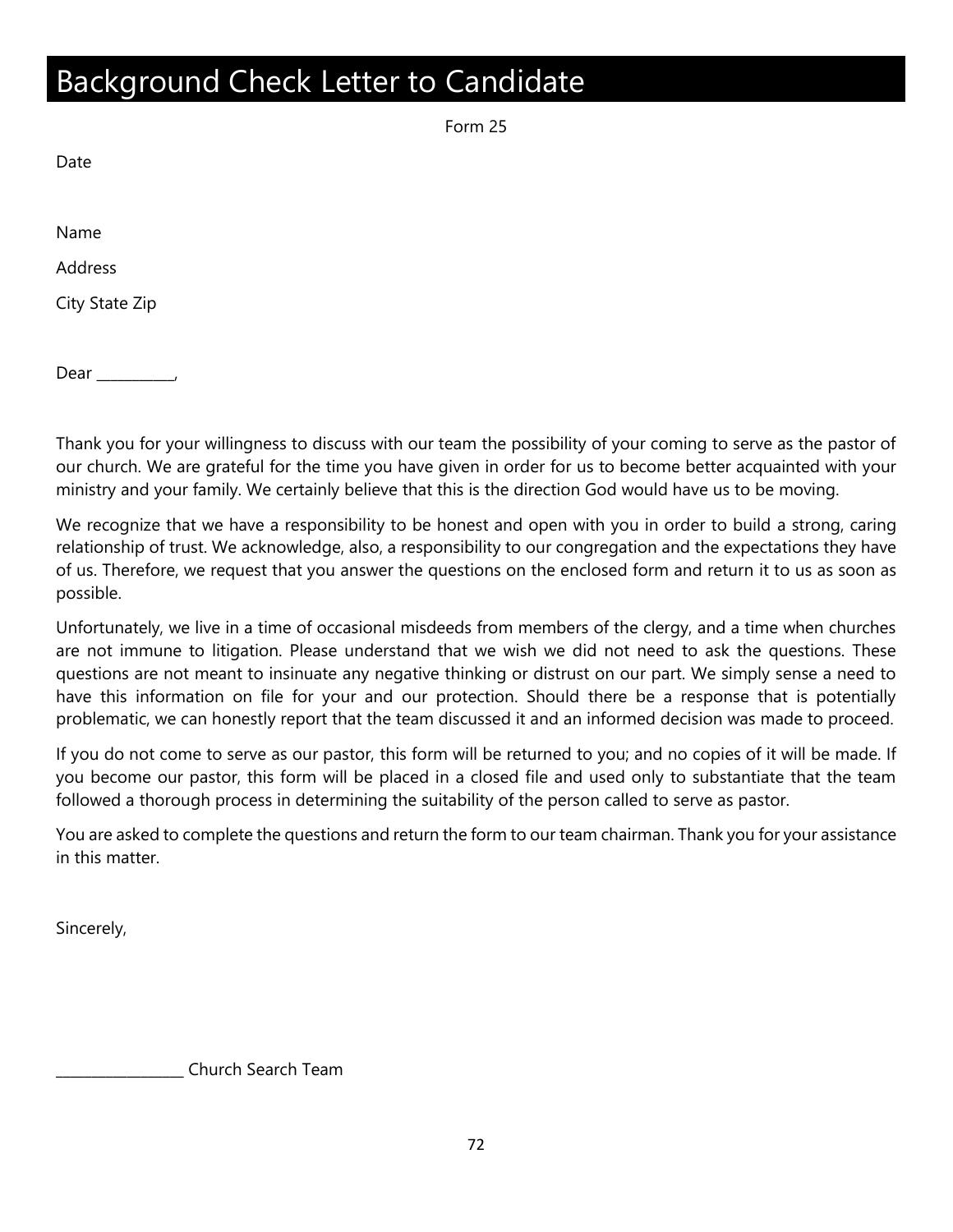### **Release Form**

Form 26

#### PERMISSION TO OBTAIN A BACKGROUND CHECK

(This form authorizes the church to obtain background information and must be completed by the applicant. Heartland Church Network must keep this completed form on file for at least two years after requesting a background check.)

I, the undersigned applicant (also known as "consumer"), authorize Heartland Church Network through its independent contractor, LexisNexis, to procure background information (also known as a "consumer report and/or investi about me. This report may include my driving history, including any traffic citations; a social security number verification; present and former addresses; criminal and civil history/records; and the state sex offender records.

I understand that I am entitled to a complete copy of any background information report of which I am the subject upon my request to Heartland Church Network, if such is made within a reasonable time from the date it was produced. I also understand that I may receive a written summary of my rights under the Fair Credit Reporting Act.

|                                          |                                         | <b>IDENTIFYING INFORMATION FOR BACKGROUND INFORMATION AGENCY</b><br>(also known as "Consumer Reporting Agency") |        |                                                         |  |        |       |
|------------------------------------------|-----------------------------------------|-----------------------------------------------------------------------------------------------------------------|--------|---------------------------------------------------------|--|--------|-------|
| First                                    |                                         |                                                                                                                 | Middle | Last                                                    |  |        |       |
|                                          | Former Address: <u>Street /P.O. Box</u> | City                                                                                                            | State  | Zip Code County                                         |  |        | Dates |
|                                          |                                         | City                                                                                                            | State  | Zip Code County                                         |  |        | Dates |
|                                          |                                         |                                                                                                                 |        | State of Issuance: ________ Date of Birth: ____________ |  | Gender |       |
| <b>ENBA OFFICE USE ONLY:</b>             |                                         |                                                                                                                 |        |                                                         |  |        |       |
| Processed By: <u>Approved:</u> Yes or NO |                                         |                                                                                                                 |        |                                                         |  |        |       |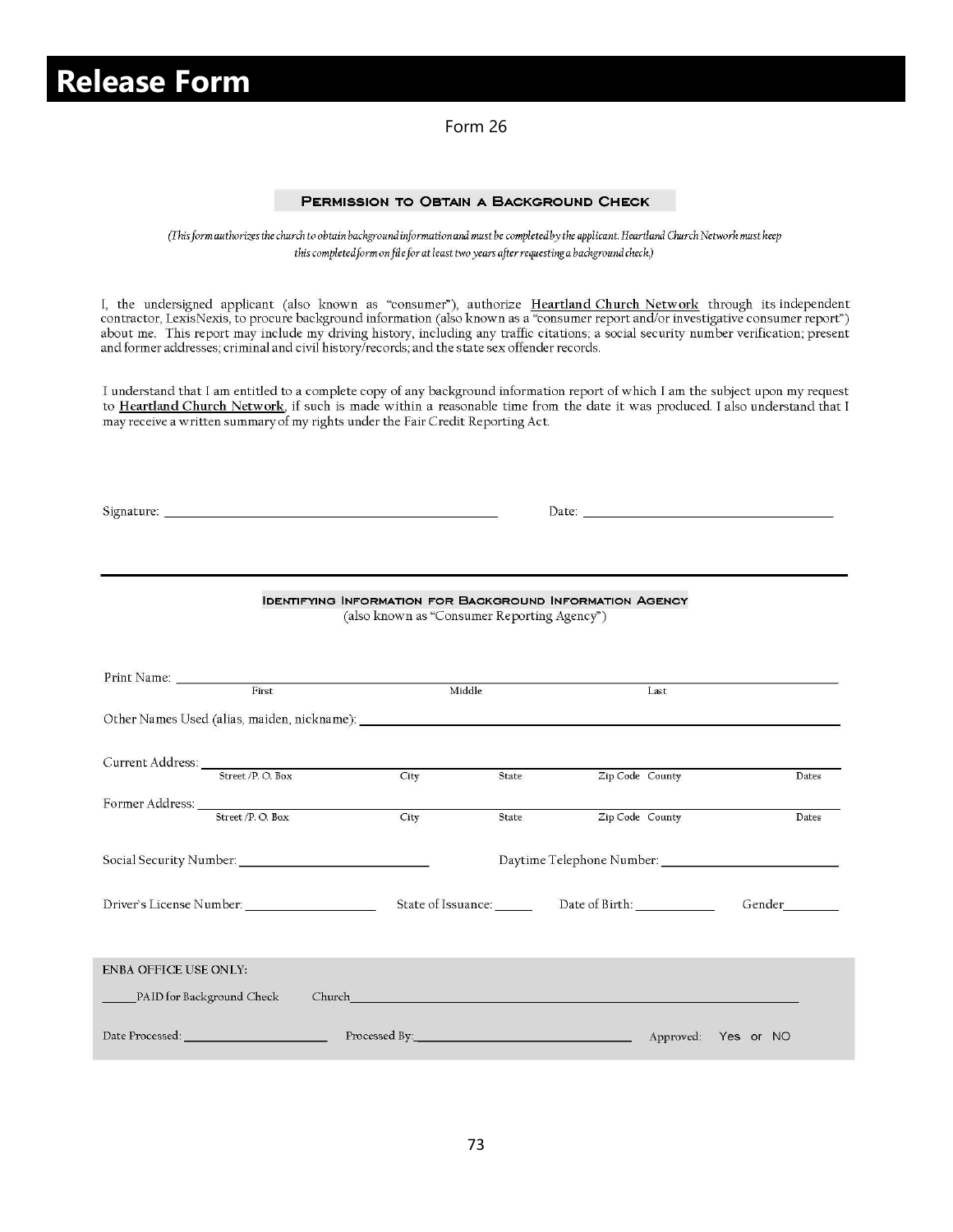### **Letter to Other Candidates**

Form 27

Dear \_\_\_\_\_\_\_\_\_\_\_\_\_\_\_\_\_\_\_\_\_\_\_\_\_\_\_\_\_\_\_\_\_\_\_\_\_,

The Pastor Search Team of \_\_\_\_\_\_\_\_\_\_\_\_\_\_\_\_\_\_\_\_\_\_\_\_\_\_\_\_\_\_\_\_\_\_\_\_\_\_\_\_\_\_ Church wishes to thank you for the opportunity of receiving your resume and considering you as our pastor. After much prayer and consideration, the church feels led of God to extend a call to another pastoral candidate.

We truly have discovered that God is able to supply all our needs and trust His continued leadership in your life.

Sincerely,

Pastor Search Team Leader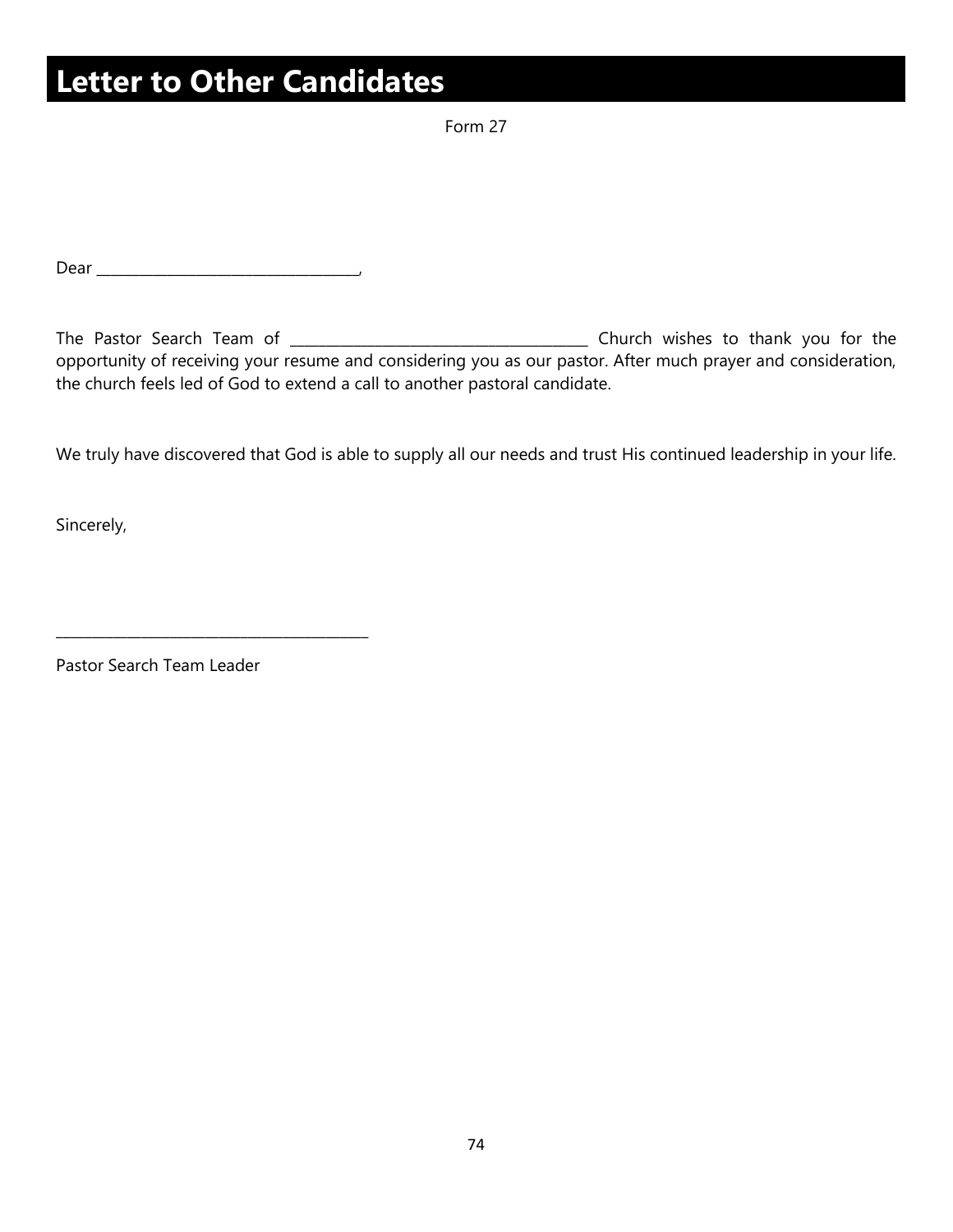## **Service of Installation and Commitment**

Form 28

#### **The Service of Praise**

#### **Prelude**

**Call to Worship:** "*I will feed my flock and I will lead them to rest, declares the Lord God. I will seek the lost, bring*  back the scattered, bind up the broken, and strengthen what was sick; but the fat and the strong I will destroy. I will *feed them with judgment*." Ezekiel 34:15-16 NASB

#### **Hymn**

**Invocation**

**Anthem** (Choir)

#### **The Service of Greeting**

#### **Welcome to guests**

#### **Welcome to the minister and family**

- From the local church and ministerial association
- From the local community
- From NorthCoast Baptist Association
- From State Convention of Baptists in Ohio

#### **The Service of Commitment**

**Scripture:** 1 Timothy 6:11-21

#### **Solo**

### **The Pastor and Church in Covenant**

Introduction of Pastor to the church and visitors

Pledges of Pastor and People (this could involve the signing of a formal covenant)

**Leader:** Having been called to be pastor of this church, do you take this people to be your people, this field of labor to be your field, without reservation of mind or heart?

#### **Pastor:** I do

**Leader:** Do you promise to give yourself faithfully to the ministry of the Word and to prayer; to be a good shepherd of this flock of God; to be the friend of all who will permit you; to seek the salvation of souls and the nurture of the saved: to put the service of Christ and His kingdom above all else; if wronged, to forgive as you expect to be forgiven; to seek always to keep yourself mentally alert and physically fit; as much as in you lies, to be at peace with all men; and to lead this church in the ways of Christ as the Holy Spirit may give you wisdom and strength?

#### **Pastor:** I do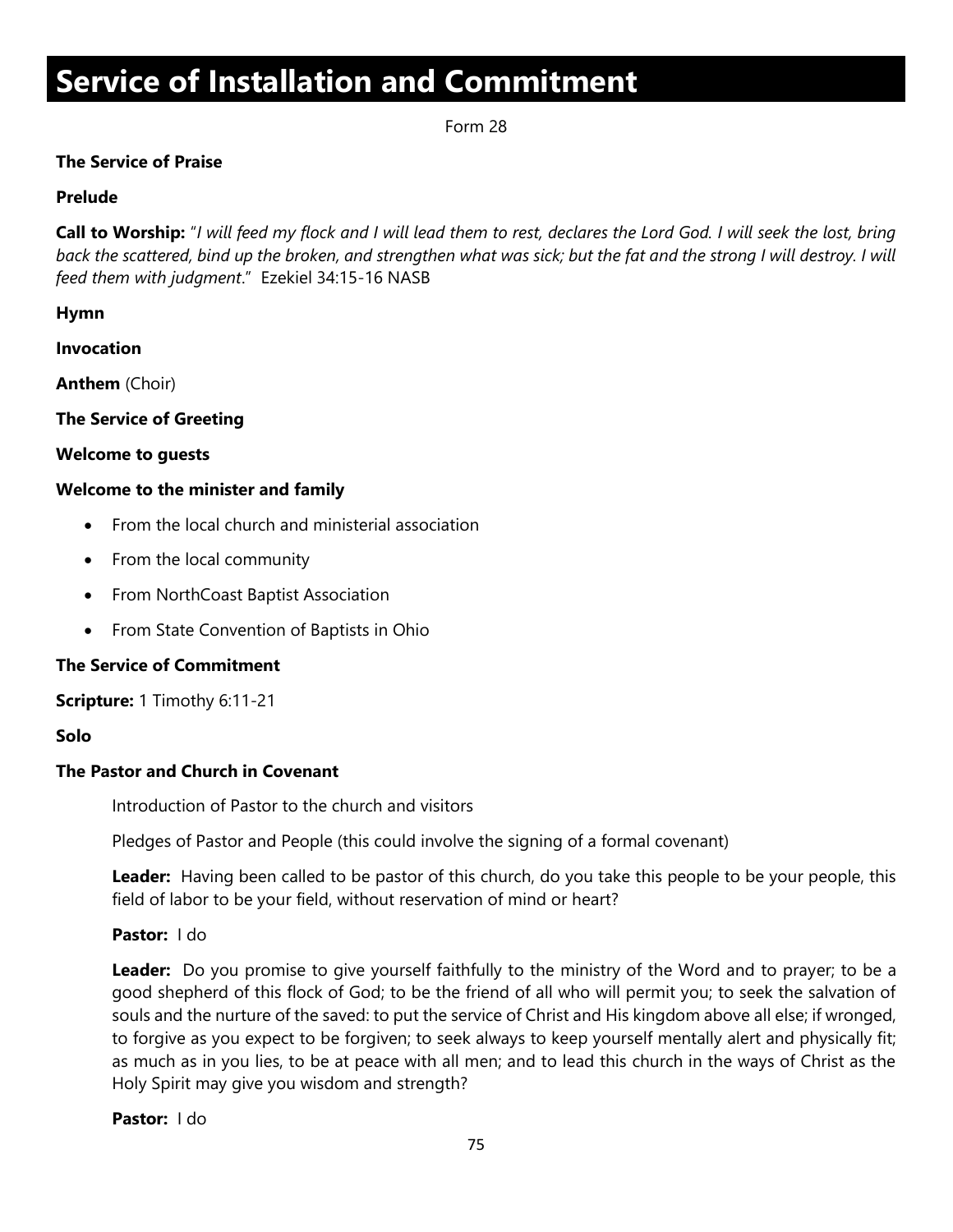**Leader:** (to the congregation) Do you promise to hear attentively the preaching of the Word, to participate reverently in the services of worship, to share with this pastor in the responsibilities of teaching and learning, to assume your proportionate part of the church's benevolent ministries, to receive him into your hearts and home, to support his leadership concerning the welfare of the church and the winning of souls, to encourage him in his stand for right, to forgive him when he makes mistakes, and to follow his leadership as he follows Christ?

#### **Congregation:** We do

**Leader:** Let us together reaffirm our high resolution and devotion to the preaching of the good tidings of salvation.

**People:** We consecrate our gifts.

**Leader:** To the Leading of children and youth to the knowledge of the love of Christ.

**People:** We consecrate our talents.

**Leader:** To the healing of broken bodies and the soothing of troubled minds.

**People:** We consecrate our service.

**Leader:** To the caring for the helpless and the relief of all those who look to us for help.

**People:** We consecrate our strength.

**Leader:** To the evangelization of the community and the worldwide extension of the kingdom of God.

People: We consecrate our wealth, our efforts, and our lives.

#### **Prayer of Consecration**

**Hymn of Dedication:** "A Charge to Keep Have I"

#### **Response of the Pastor**

**Hymn:** "O Master, Let Me Walk with Thee"

**Benediction**

**Postlude**